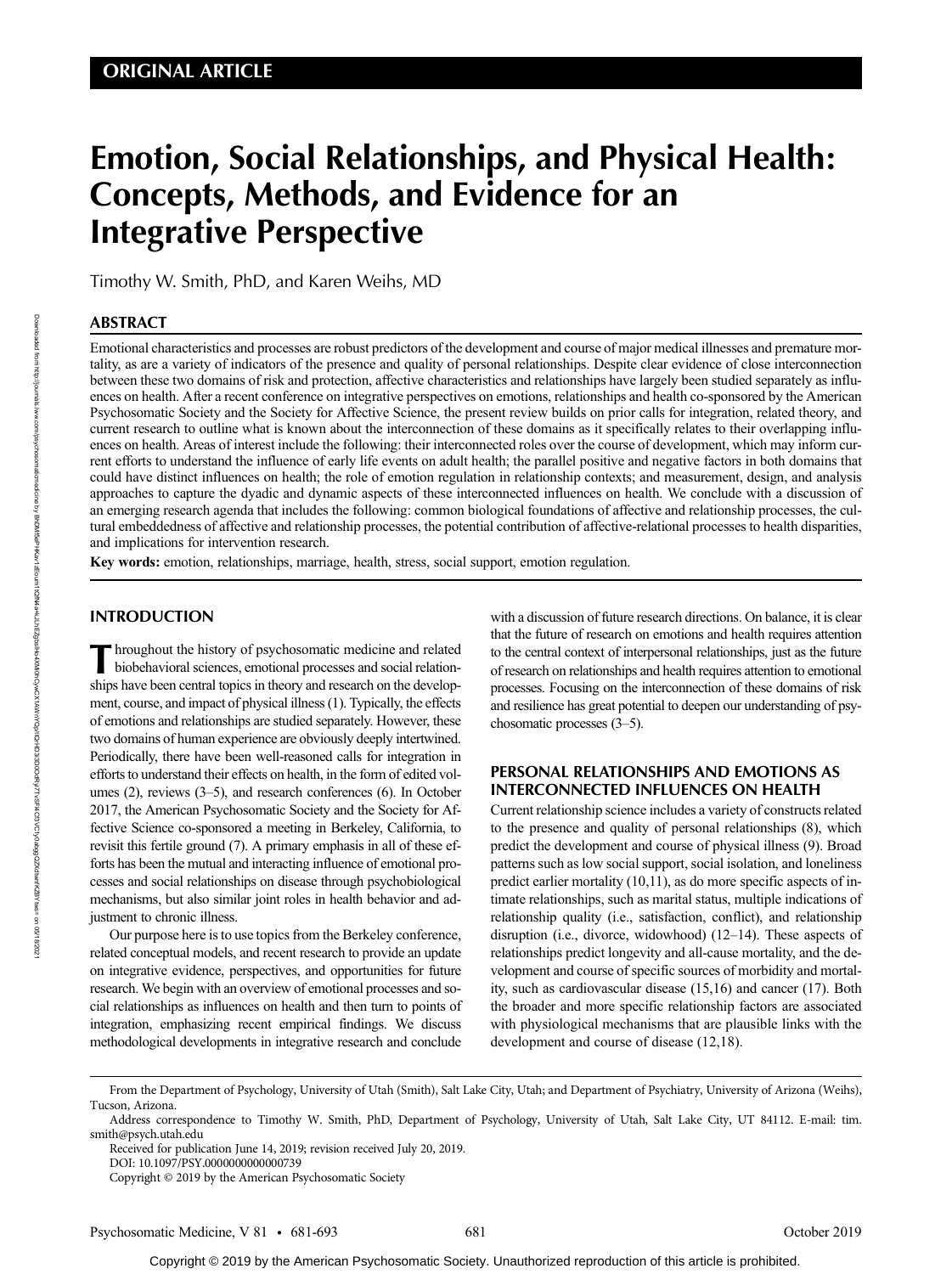## ORIGINAL ARTICLE

Affective science includes a similarly wide variety of constructs, ranging from short-term moods and time-limited episodes of specific emotions to more enduring affective characteristics within normal personality and emotional disorders (19). Brief emotional episodes have been implicated as precipitants of major health outcomes such as cardiovascular events, sudden death, and underlying pathogenic mechanisms (20–24). However, effects of emotions on the development and course of the major chronic diseases presumably accrue over longer periods, and studies of more enduring emotional characteristics are consistent with this view. A large body of research indicates that personality traits closely related to enduring emotional processes such as trait negative affectivity or neuroticism predict adverse health outcomes, whereas positive affectivity predicts reduced risk of serious illness and premature mortality (25–27). Furthermore, symptoms and diagnoses related to emotional dysfunction (e.g., anxiety, depression, anger, and stress) have robust associations with the development and course of cardiovascular disease (28–34), cancer (35,36), and diabetes (37), as well as with premature mortality from these and other medical conditions (38). The various negative emotional symptoms, disorders, and traits related to adverse health outcomes also predict more frequent, pronounced, and prolonged physiological stress responses (i.e., cardiovascular and neuroendocrine responses, inflammation and other immunologic processes) that potentially contribute to their associations with disease, whereas positive emotional traits related to health outcomes predict lower levels of physiological stress indicators (25,27,39,40). Hence, in a parallel to the health consequences of positive and negative aspects of social relationships, negative emotional traits, symptoms, and disorders confer increased risk of a variety of illness and earlier mortality, whereas individual differences in positive emotionality confer protection.

There is abundant evidence that these emotional and relationship domains of risk and resilience are related. Negative affective symptoms, disorders, and personality characteristics (e.g., neuroticism and negative affectivity) that predict adverse health outcomes are also associated with lower levels of relationship quality and greater risk of relationship disruption (e.g., divorce and separation), whereas positive affective characteristics that predict better health are associated with better relationship functioning (5). These associations occur across a wide range of general social relationship characteristics (e.g., social support and isolation) and specific processes (e.g., marital quality). For example, an extensive literature documents strong concurrent associations of depressive symptoms and related mood disorders with low marital quality (41,42). Anxiety symptoms and disorders are similarly associated with lowerquality intimate relationships (43,44). The broad trait domain of negative affectivity or neuroticism is also associated with loneliness (45,46) and lower-quality intimate relationships (47,48), as are the related personality traits of anger and hostility (47–49). These associations are evident when relationship quality is indexed through self-reports, but also when represented as observed behavior during marital interaction (50–53) and as marital disruption (48). Importantly, interpersonal difficulties associated with negative affective characteristics are evident across a range of relationship contexts (e.g., intimate partners, family, and friends) and reflect a variety of dysfunctional processes (e.g., excessive reassurance seeking and reciprocated negativity) (41,54,55).

Some evidence suggests that the associations between emotional characteristics and difficulties in close relationships reflect

reciprocal influences over time (56,57). Social isolation and conflict foster dysphoric emotions, which in turn promote continuing or even increasing interpersonal difficulties. In contrast to these negative reciprocal patterns, positive affective characteristics and related traits such as life satisfaction, optimism, and conscientiousness predict better relationship quality and outcomes (47,48,58–60), and positive experiences in relationships, in turn, contribute to stable or increasing levels of positive affective characteristics, comprising positive reciprocal processes (i.e., virtuous cycles) across the life-span (61).

These consistent and substantial associations underscore the possibility that emotional factors and personal relationships influence health jointly. Reciprocal associations between emotional adjustment and personal relationships suggest that typical analytic approaches (e.g., adjusting for one domain as a potential confound when testing independent effects of the other) might be misleading, forcing statistical independence of inherently interconnected domains, raising important questions about how best to represent their effects in quantitative models.

## THE SOCIAL CONTEXT AND FUNCTION OF EMOTION

Evidence that emotional characteristics are consistently associated with the presence and quality of social relationships represents an important development in many areas of basic and applied behavioral science. However, from some perspectives, it is not surprising. At least since the publication of Darwin's landmark work, The Expression of Emotions in Man and Animals (62), it has been widely understood that emotional and social processes are deeply interconnected; emotional expressions etched on the face and embedded in vocalizations are powerful and rich social communications. Theory and research on the function of emotion provide a foundation for understanding this inherent interconnection (63). Emotions do things, and many of those things are social in nature, such as focusing social cognition and motivating and directing social behavior. Furthermore, it is well established that emotional dynamics are an integral component of close relationships (64), and interpersonal experiences are a central influence on affective responses (65). For example, negative interpersonal experiences are a common precipitant of depressive mood states in everyday life (66), and as noted previously, interpersonal processes generally and within the specific context of marital and family relationships are closely related to the development and course of depression (41,55).

Emotional processes and characteristics inherently convey specific social information, and social processes are systematically related to emotional responses and characteristics. In one conceptual approach to this interconnection, the characteristics of relationships related to health vary along two broad dimensions—affiliation (i.e., warmth and connection vs. hostility and distance) and control (i.e., dominance vs. deference)—and often reflect various combinations or blends of these broader interpersonal qualities, such as trust (warm deference) or criticism (hostile dominance) (67). Expressions of specific emotions and a wide variety of affective individual differences, including personality traits and symptoms of emotional distress and disorder, are related to these two broad dimensions. Sadness, depression, and anxiety convey interpersonal hostility and distance (i.e., low warmth), blended with submission or deference toward others. Anger also conveys hostility toward others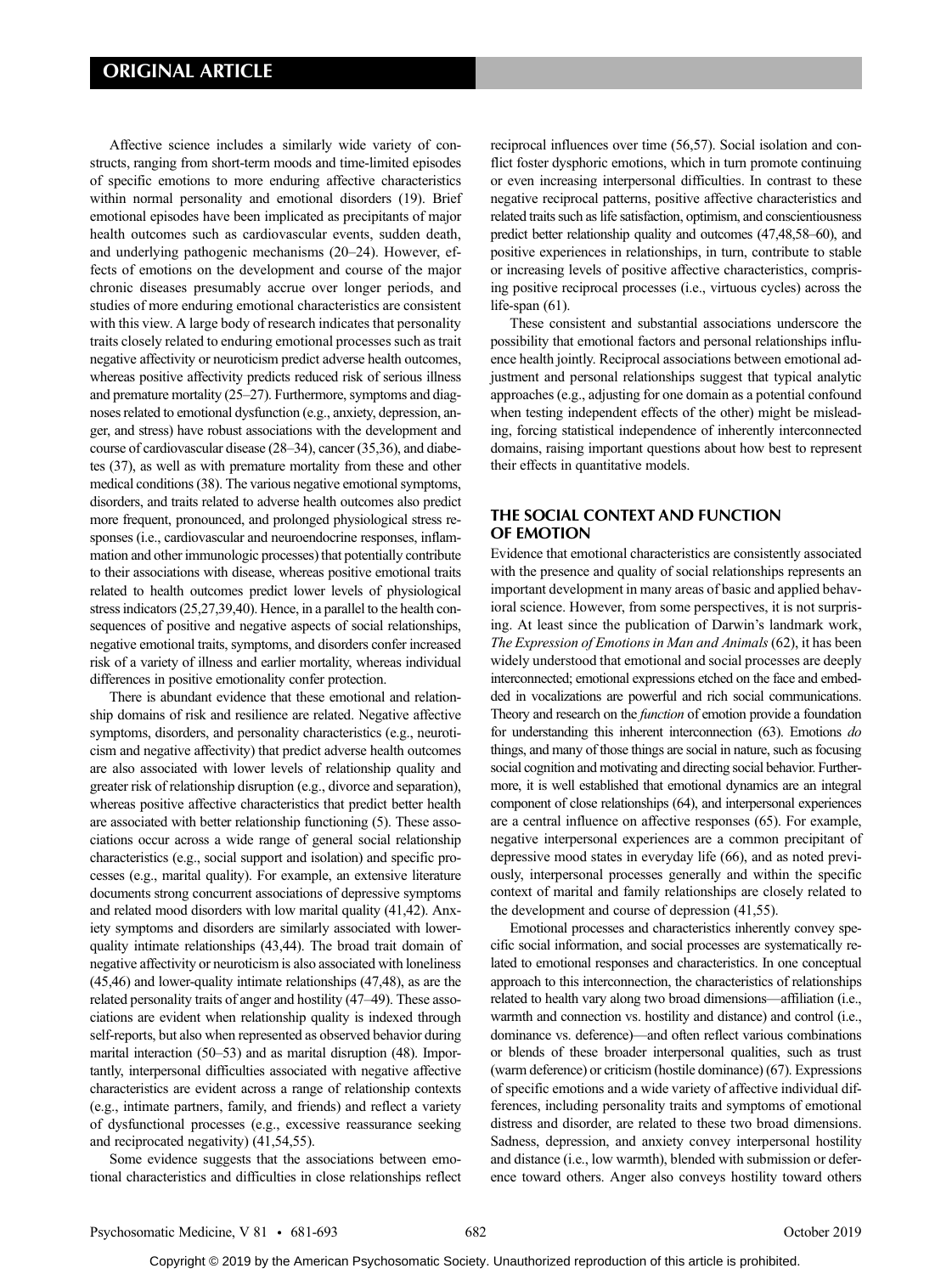and interpersonal distance, blended with dominance and aggressive intent. In contrast, various positive emotions and related traits (e.g., optimism) communicate warmth (59,68–70). Overall, emotional expressions convey information on social motives and likely interpersonal behavior, and social behavior has emotional correlates for both the source and recipient or focus of those actions.

Consistent with functional perspectives on emotion, links between relationships and affective processes that influence physical health can also be reflected in active transactional processes in which interaction partners mutually influence one another's emotional responses and behavior over time (3–5). Transactional models highlight active or dynamic processes as opposed to more static emotional characteristics and aspects of relationship quality. One example is the examination of specific emotional behaviors occurring during couple interaction as predictors of disease (71,72). Furthermore, when the emotional and relationship domains are sampled with sufficient frequency and detail, coding of specific affectivebehavioral interaction patterns and use of evolving quantitative models discussed below (73–75) can capture specific transactional features or processes (e.g., negative or positive reciprocity and demand-withdrawal exchanges) and their physiological correlates as predictors of health endpoints.

## INTERWOVEN DEVELOPMENT AND CHANGE ACROSS THE LIFE-SPAN

The interconnection of emotional and relationship processes is apparent early in development and continues across the life course, in ways that are likely central in their health consequences. Even during pregnancy, expectant mothers' emotions and features of their close relationships are interconnected, and evidence suggests that the resulting levels of mothers'stress, social support, and emotional adjustment predict pregnancy outcomes (e.g., gestational age and birth weight) with consequences for later child health and wellbeing (76–79).

For the developing child, the quality of parent-child relationships is linked to emotional processes, with implications for later child adjustment, experiences in close relationships, and physical health. Bowlby's (80) model of parent-child attachment is perhaps the most influential in guiding research on the interplay of emotion and relationships in early development. In this general perspective, adaptive and responsive parent-child interaction patterns promote the development of positive internal working models of the self, others, and relationships, with beneficial carry-forward effects on child emotional and social adjustment. In contrast, neglectful or punishing parent-child patterns promote negative working models with adverse consequences.

Research supports the basic premise that the quality of parentchild attachment patterns predicts children's later emotional experience and regulation (81), as well as emotional adjustment and social functioning later in childhood (82). Parent-child attachment patterns also predict parallel patterns of children's attachment in peer relationships (83), which in turn are related to childhood emotional adjustment (84). Regardless of their developmental origins, the quality of peer relationships and social status with peers (e.g., acceptance vs. rejection) are associated with aspects of personality and emotional adjustment that resemble features of individual adjustment that confer risk or protection for major illness later in adulthood (85,86).

Some evidence suggests that early parent-child attachment patterns predict the grown child's attachment style in intimate relationships in early adulthood (87), which in turn predict emotion regulation strategies and other processes in the context of those adult relationships (88). However, the strength of associations between parent-child and adult attachment patterns decreases with the length of the interval between assessments (87), and some of this weakening association over time reflects the influence of experiences in close relationships (89).

Although the signal may weaken with the passage of time, the reciprocal interplay of emotions and close relationships based in early attachment patterns may reflect interactional patterns or transactional trajectories across large sections of the life course (67). That is, the developmental trajectories of emotional adjustment and social functioning are likely closely interwoven over time. Parent-child attachment patterns even show some continuity across generations (90). As research increasingly focuses on the childhood origins of psychosocial and biobehavioral risk for serious disease in adulthood, these continuous dynamic interconnections between emotional and relationship processes may be a useful focus in future efforts.

Recent behavioral genetics research has raised important qualifications to the social or interpersonal learning premise of the attachment perspective in which the quality of parent-child interaction shapes the child's subsequent emotional and social development. Measures of environmental characteristics such as family climate and parenting styles display significant heritability (91). Hence, in biological parent-child dyads, correlations of parenting styles and qualities of parent-child relationships including attachment with characteristics of children (e.g., emotional adjustment and peer relationships) could reflect common genetic factors. Mechanisms through which genetically based aspects of child adjustment come to be correlated with what are traditionally presumed to be environmental influences on child development include both passive gene-environment correlations in which parent behavior and child functioning both reflect their shared genetic factors but are otherwise causally unrelated, and active or evocative gene-environment correlations in which genetically based aspects of the child evoke or intentionally produce specific parental responses. Both active and passive gene-environment correlations could contribute to associations of parent behavior and parent-child interaction patterns such as attachment with later child functioning (92).

For example, there is a robust association between maladaptive parenting (e.g., low warmth and harsh control) and child emotional adjustment (93,94). Importantly, these associations are bidirectional; in longitudinal studies, maladaptive parenting predicts greater internalizing (e.g., anxiety and depression) and externalizing (e.g., aggressiveness) symptoms, and these child adjustment difficulties predict higher levels of subsequent maladaptive parenting. These findings demonstrate once again the interwoven nature of emotional and relationship processes over development. However, they also demonstrate that emotional characteristics of children not only are consequences of qualities of the relationship with parents but also include genetically based influences on those relationships in a dynamic transactional process over time (95).

Regardless of its genetic versus interpersonal foundations, the beneficial effects of secure attachment for subsequent emotional and relationship processes are relevant to recent theory and research on the psychobiological correlates of felt safety versus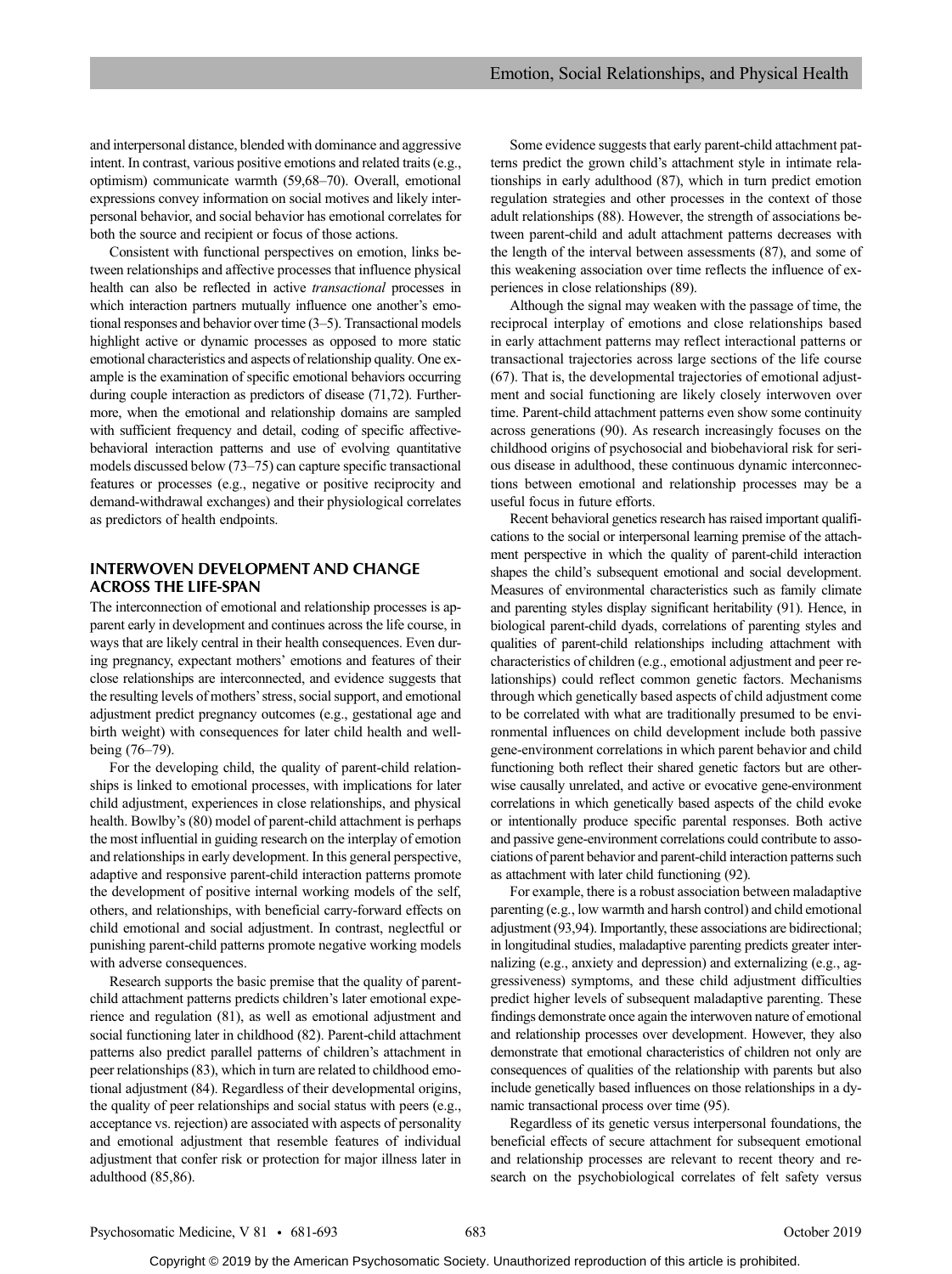threat and uncertainty. For example, in the Generalized Uncertainty Theory of Stress model, the sympathetic nervous system is conceptualized as a prepotent default physiological response, as opposed to a situationally activated response to perceived threat or challenge (96). When individuals perceive the environment to be safe and predictable, the sympathetic system is under parasympathetic inhibition. In response to decreases in perceived safety and security, this inhibition is withdrawn, permitting emergence of potentially unhealthy physiological stress responses. In the attachment framework, internal working models are an important source of such perceptions, subjective experiences, and expectations of safety (80). Another recent conceptual model describes social support figures as prepared safety stimuli, moderating emotional, social, and physiological responding (97). Evidence suggests that children lacking secure attachment representations have less adaptive parasympathetic response to relevant stressors (98,99). Of course, associations of attachment patterns with the child's physiological responses could reflect the interpersonally transmitted influence of parent-child attachment quality, shared genetic factors that influence both parent interpersonal behavior and child physiology independently, evocative effects of genetically based child characteristics on parental behavior, or a combination of these pathways.

The impact of parent-child interaction on children's physiology is beginning to be understood as the means through which these interactions get "under the skin" to influence children's health and behavioral outcomes over time. For example, early family factors such a parental depression and insecure parent-child attachment predict epigenetic indications of aging (100) and neurohormones (e.g., circulating oxytocin) later in childhood (101).

The association of family relationship quality with child emotional functioning extends beyond the parent-child relationship. Childhood exposure to interparental conflict has far-reaching effects on children's emotional and social functioning, in part through its role in undermining the child's sense of security (102,103). Exposure to conflict and disruption (i.e., separation, divorce) in the parents' relationship can have long-term health consequences for the child (104). Exposure to interparent conflict and parental relationship disruption, as well as harsh parenting, neglect, and abuse in parent-child relationships, are included in measures of adverse childhood experiences (105), which in turn predict the development of cardiometabolic disease in adulthood (106,107). Importantly, risks conferred through the interplay of emotion and parent-child relationships and those conferred by emotionally evocative exposure to interparental conflict are correlated (108,109), and here again, some of these continuities in exposure to psychosocial risks may reflect genetic factors as well as interpersonal learning and other social processes. For example, correlations of parent-child relationship quality with the offspring's romantic relationship quality in adulthood contain common genetic variance (110).

Although mechanisms underlying the association of adverse childhood experiences and adult disease are not well known, there are a variety of behavioral and biobehavioral possibilities (111). The carry-forward effects of interparental conflict and maladaptive and abusive aspects of parent-child relationships on the child's emotional and social functioning are obvious candidates. For example, childhood psychological distress may contribute to the association of early-life disadvantage with adult health (112), and retrospective reports of early life family conflict are associated with preclinical indications of atherosclerosis through the indirect

effects of reduced frequency of positive interactions and more frequent interpersonal conflicts in adulthood (113). Through epigenetic and related neurodevelopmental processes, adverse childhood experiences could shape more reactive brain-based stress responses (111,114–116). This biobehavioral upregulation or tuning of stress systems would likely be accompanied by a suite of emotional and social response styles that increase the frequency, severity, and duration of stress exposures through transactional or evocative mechanisms, compounding the vulnerability of individuals exposed to adverse early environments (92). That is, developmental experiences that promote individual differences in higher stress reactivity also promote psychosocial mechanisms that increase stress exposures for these more reactive individuals.

Some of the key relationship and emotional markers of healthy versus unhealthy psychosocial trajectories during childhood and adolescence may remain constant over the course of development, such as comfort and warmth in family relationships, low conflict, appropriate parental monitoring, and the child's related security and low distress. Other relationship and emotional markers likely change. For example, close family involvement in which children maintain proximity to caregivers is clearly important early in childhood. However, in later childhood and adolescence, a sense of parental availability is sufficient, and optimally shared power and flexibility that promote the adolescent's emerging autonomy progressively replace earlier patterns of consistent parental authority (117). More coercive family interaction patterns can exacerbate conflict and undermine support in the family, and contribute to the development of anger and aggressive behavior. In contrast, parents' use of more autonomy supporting emotional socialization (i.e., discussion and coaching regarding negative emotions) can minimize such risks (118). Thus, the particular issues that are sources of risk and resilience in family interaction patterns may change with development, but the interconnected emotional and interpersonal patterns they shape are likely to continue to influence health over time (119,120), transitioning into the parallel patterns evident in adult intimate relationships described previously (67,121). Recent studies demonstrate that preventive interventions can effectively modify parenting practices that influence child outcomes, underscoring a malleability of the parent-child interaction system that could provide valuable intervention opportunities (100,122,123).

The interconnection of emotional and relationship domains is also relevant later in life. Aging is associated with increasing satisfaction with social ties and efforts to avoid negativity and maximize positivity in relationships, perhaps due to a greater emphasis on relationship quality given a limited time horizon (124). Older adults display a greater emphasis on positive information generally (125) and display more positive and prosocial emotions both in general social situations and in their intimate relationships, with beneficial consequences for those relationships (126,127). However older adults also experience greater potential for emotionally distressing interpersonal difficulties stemming from loss, isolation, and conflict with others about illness, disability, and limitations in functioning, and such interpersonal difficulties have negative affective consequences (124). The increased value placed on positive relationships and emotional experiences with age can promote more adaptive emotional regulation in social contexts (128), but aging may also be associated with greater levels of some dysfunctional patterns, such as low warmth and greater negative emotional reciprocity during couple conflicts (129,130).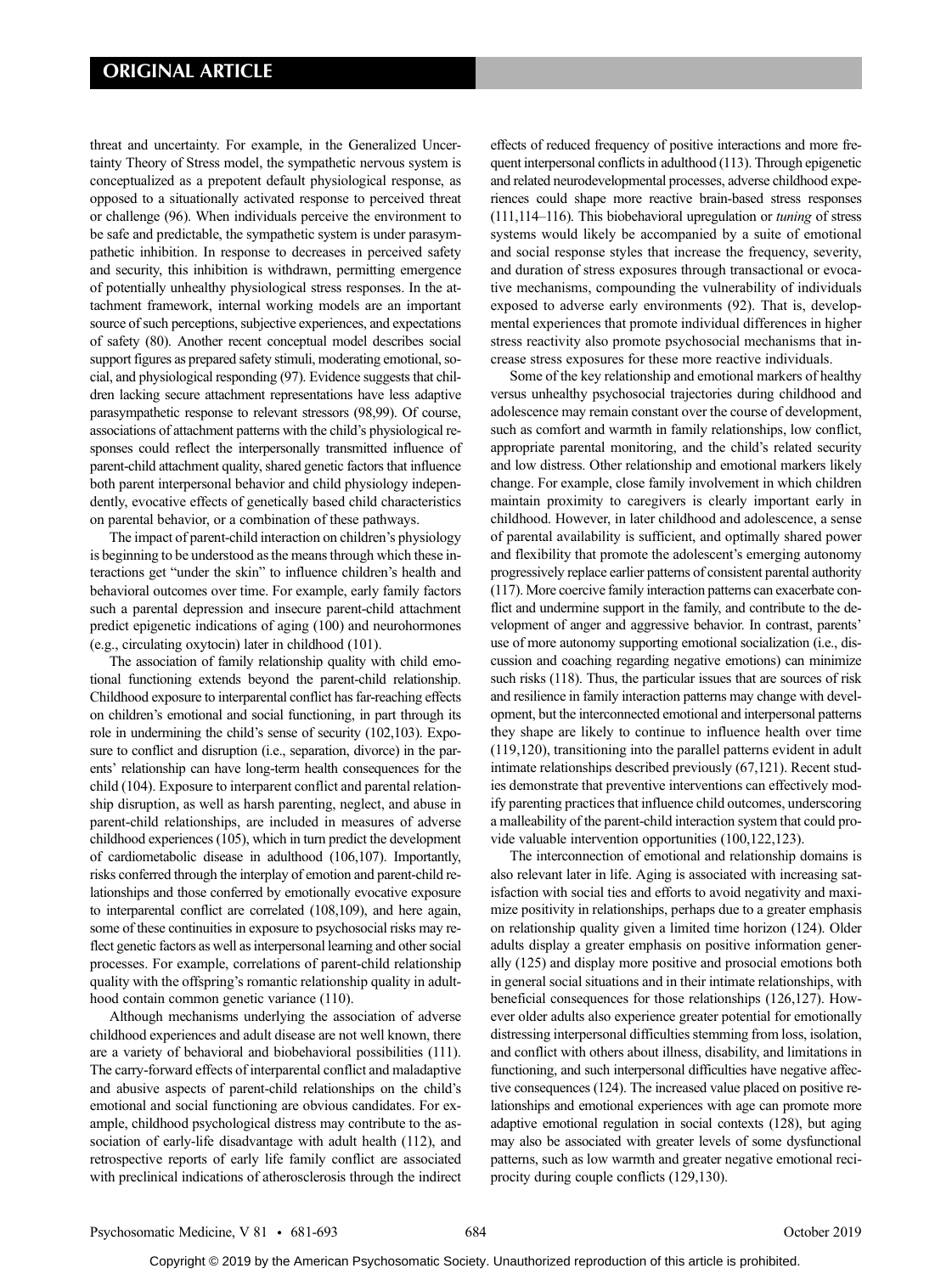Although loss of relationships through widowhood is not limited to older adults, it is more common. In this regard, it is worthwhile to recall that Bowlby's seminal multivolume work was titled, "Attachment *and Loss*" (emphasis added), with the third volume devoted to emotional consequences of various types of loss and their developmental context (131). As noted previously, widowhood is associated with an increased risk of morbidity and mortality (14), and much of the effect of bereavement on health may involve maladaptive or complicated versions of the normative emotional response of grief (132). Importantly, the dyadic interdependence of partners' physical health, cognitive functioning, and quality of life evident in older couples (133) persists after a spouse has passed away (134). That is, a deceased partner's quality of life before death predicts the surviving spouse's quality of life after bereavement, even when adjusting for the surviving partners' prior quality of life. Hence, the intertwining of emotional and relationship processes later in life includes unique adaptive opportunities as well as risks.

#### FOR BETTER AND FOR WORSE: POSITIVE AND NEGATIVE CONSTRUCTS IN EMOTIONAL AND RELATIONSHIP PROCESSES

Recent theory and research in both the emotion and relationship domains has produced more fine-grained descriptions of their structure and specific elements that may be valuable in explicating their interrelated influences on health. Structural or dimensional models of emotion and related affective constructs posit at least two higher-order dimensions, although the dimensions vary across conceptualizations. In a widely used two-dimensional model, affective constructs vary in valence (positive vs. negative) and arousal or intensity (high vs. low) (135). A second widely used model posits separate negative and positive affect dimensions (136).

There are direct parallels with structural models of relationship quality and processes. For example, couple interactional behaviors have been organized according to a two-dimensional valence and intensity model (137). High-intensity negative behaviors (i.e., hostility) are strongly related to lower relationship quality, whereas lowerintensity negative behavior (i.e., withdrawal, expression of distress) are significantly but less strongly associated. High-intensity (i.e., intimacy) and low-intensity (i.e., problem solving) positive behaviors are strongly associated with relationship quality (137). Two-dimensional models comprising distinct positive and negative aspects of relationship quality are emerging as particularly important in current relationship science (138). The positive dimension of couple behavior and relationship quality includes several processes that predict health, including support, warmth, affection, self-disclosure, partner responsiveness, capitalization, intimacy, and relationship flourishing, as do the negative characteristics of hostility, conflict, criticism, blame, negativity, demand-withdraw, ostracism, and rejection (139–141). Although these broad positive and negative relationship dimensions are inversely related, they are independent correlates of overall relationship quality (138,142) and may have independent associations with health outcomes (5), similar to the inverse association and independent consequences of positive and negative affective characteristics.

Thinking about intimate relationships activates related positive and negative implicit dimensions automatically, even for relationships that are generally viewed explicitly as positive (143), suggesting that two-dimensional models of relationships and their affective correlates are inherent in the domain. Conceptualization

and measurement of separate positive and negative dimensions permit analysis of their separate effects (72), but also examination of specific combinations of these dimensions, such as ambivalence (144). Positive and negative aspects of intimate relationships may influence health through distinct psychobiological mechanisms, perhaps because of their distinct affective correlates (139,145).

The enhanced specificity within relationship and affective domains inherent in broad two-dimensional models is accompanied by even greater specificity within both the positive and negative categories, as described previously. Some of these more specific relational-affective processes are infrequently examined in psychosomatic research, such as empathy (146), adaptive and maladaptive forms of envy and pride (147), jealousy (148), and pleasure taken in the misfortune of others or pain experienced in response to others'success (149). Yearning after loss is common across a variety of types of relationship dissolution (150). Personality dimensions that have robust predictive associations with physical health also predict infidelity (151), such that unhealthy traits are also associated with greater likelihood of betrayal of relationship partners. A sense of betrayal is typically an affectively charged response to discovery of a partner affair, and this extreme but not uncommon relationship stressor poses a significant risk for the development of depression (152). Positive sexual relationships not only are an indication of physical health but also may have beneficial effects on health, perhaps because of their strong positive affective correlates (153). Thus, a variety of specific constructs at the interface of relationships and emotions warrant additional research in terms of their health consequences.

## EMOTION REGULATION AS AN INTERPERSONAL PROCESS

Theory and research on emotion regulation have a wide-ranging impact across a variety of areas of behavioral and biobehavioral sciences (154), and emotion regulation is emerging as a central process in the health consequences of affective characteristics (4,155). For example, various aspects of emotion regulation are broadly implicated in dysfunctional emotion-related characteristics that are well-established risk factors for adverse health outcomes, such as depression, anxiety, and anger (156–159). That is, these affective characteristics are associated not only with increased frequency, intensity, and duration of negative emotion but also with maladaptive regulation processes. Furthermore, dysfunctional emotion regulation may extend to deficits in the regulation of positive emotions, as well (160). That is, individuals experiencing prolonged and severe negative affect may not only fail to regulate those emotions adaptively but also fail to regulate positive emotions (e.g., savoring positive events and experiences) that could otherwise lessen their negative emotions.

Given that interpersonal events are common precipitants and foci of emotions, it is not surprising that emotion regulation often occurs in the context of close relationships. We use these relationships in regulating our own emotions, we often regulate our emotions to produce specific relational outcomes, and we attempt to regulate the emotions of our partners  $(161–163)$ . Much of this socially embedded emotion regulation occurs in the context of romantic couples, and it has important consequences for the quality and stability of those relationships (164,165). Thus, continued development of theory and research on emotion and relationships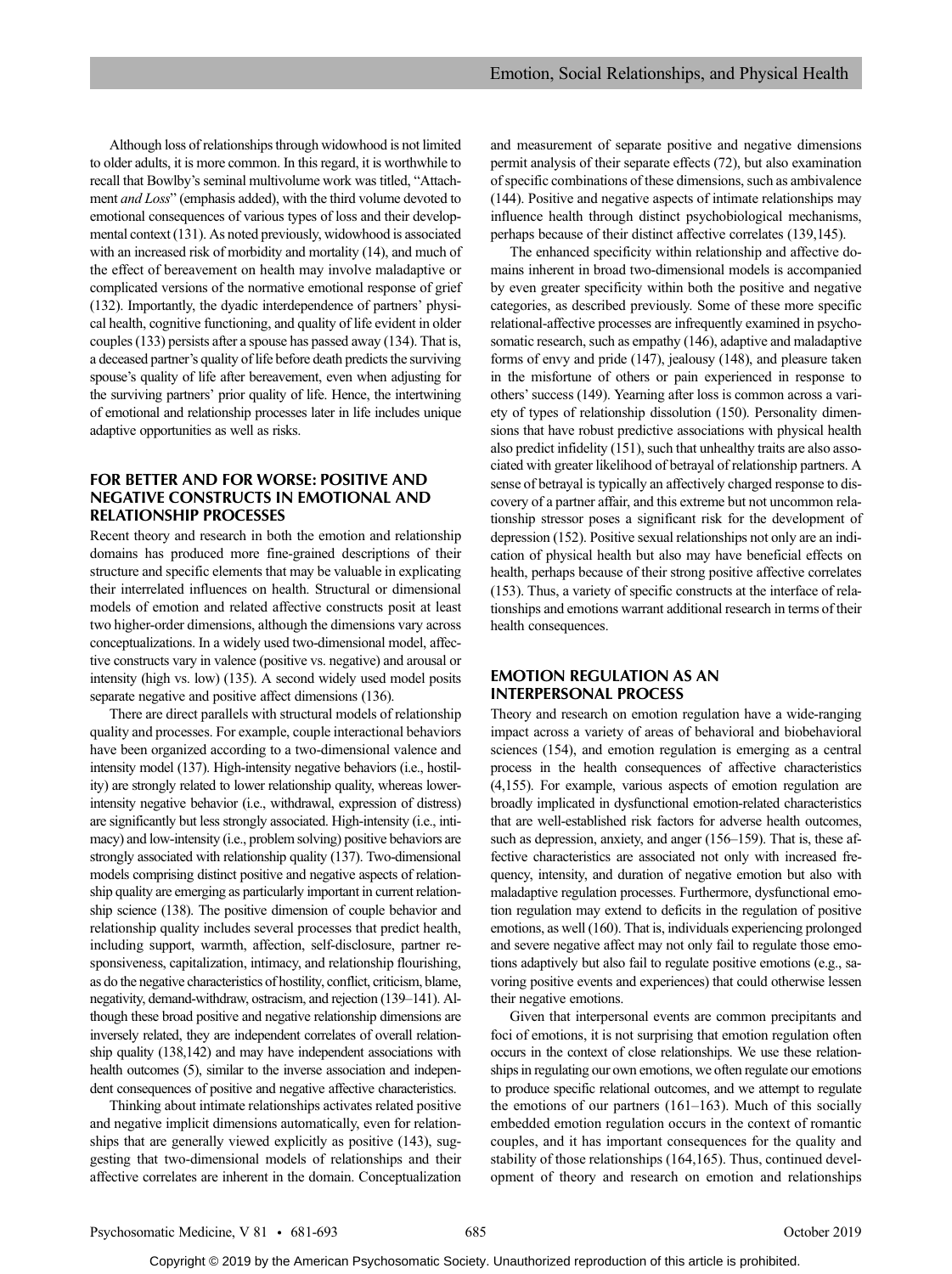as intertwined influences on health must include a focus on emotion regulation.

Efforts to regulate the emotions of others can facilitate the individual's own emotional adjustment over time, through the mechanism of utilization of more adaptive self-directed emotion regulation strategies (166). Recently developed measures of the tendency to engage in interpersonal forms of emotion regulation will likely facilitate research into related health consequences (162,167). Emotion regulation processes may contribute to the ways in which aspects of close relationships influence depression (168), and individual differences in emotion regulation strategies (e.g., cognitive reappraisal and emotional suppression) have adaptive and maladaptive correlates in relationship functioning (169).

Embedding emotion regulation in its relational context has the potential to shed new light on some classic psychosomatic hypotheses. For example, emotional suppression and related constructs (e.g., repressive coping) have a rich history in psychosomatic medicine, and evidence suggests that they are associated with increased health risks (170,171). Although typically construed as an intrapersonal process, emotional suppression has clear interpersonal consequences, such as disrupted social interaction quality and lower-quality relationships (172–176). Within couples, one partner's worry predicts the other's efforts to calm that partner, a potentially beneficial between-person emotion regulation process that is attenuated by emotional suppression (177). That is, engaging in emotional suppression may disrupt an otherwise adaptive interpersonal response to a romantic partner's worry, a form of dysphoric cognitive experience that is associated with increased health risks (178). Matches versus mismatches in partners' suppressive versus expressive style in emotion regulation may also have effects on health (176,179). Alexithymia is a severe and highly dysfunctional form of limited affective expression, and this trait is also associated with substantial interpersonal difficulties, both generally and in the specific context of intimate relationships (180–182). Hence, although *intra*personal processes have historically been emphasized in accounts of the adverse health effects of emotional suppression and related constructs, their *interpersonal* consequences may be equally important. The health consequences of adaptive and maladaptive emotion regulation may be due in part to their effects on relationships, and the health consequences of risky and protective relationships may involve aspects of emotion regulation.

## CHALLENGES, OPPORTUNITIES, AND INNOVATIONS IN METHODOLOGY

An integrative approach to studying the effects of affective and relationship characteristics and processes on health requires change in the usual approach to research on these domains, in which they are studied separately and measured as static influences on health, most commonly relying on self-reports of these psychosocial characteristics. Although such studies have produced valuable evidence over several decades, a variety of more recently established and emerging methodological approaches hold considerable promise.

A more integrative approach requires, at a minimum, the measurement and analysis of both the affective and relationship domains. Given the well-documented association between these domains, it will be tempting to use the common analytic strategy for correlated predictor variables in which statistical adjustment of one risk or protective factor is used to examine the "independent" effects of another.

This strategy has well-documented limitations, including the undercorrection and residual confounding and the uncertain reliability and validity of the "partialled" versions of predictive variables (183,184). In the case of affective and relationship characteristics and processes, their inherent and highly substantive covariation also creates the clear possibility that overlapping variance that is removed in such adjustments is a key aspect of their effects on health (5,185). To examine their joint effects, variable-based (e.g., factor analysis) or case-based (e.g., cluster analysis, latent profile, or latent class analysis) techniques can be used to model naturaloccurring aggregations of emotional and relationship risk and resilience factors to be used as predictors of health outcomes, as opposed to separate consideration or use as nuisance variables to be managed via potentially misleading statistical adjustment. Conceptual models can also guide tests of these two general domains as mediators and moderators of one another. Given that both affective and relationship characteristics change, multiple assessments over time can permit tests of the health effects of various affective or relationship trajectories. As in a recent example, change in perceptions of relationship quality may have health effects that are independent of its initial or average levels (186). That is, whether a relationship is getting better or worse, with associated changes in affect, may have health consequences beyond those associated with a single "snapshot" in time.

As noted previously, both the affective and relationship domains comprise broad positive and negative dimensions, which may have distinct effects despite their inverse association (5,138,187). Thus, in an integrative approach, specific positive and negative characteristics within both domains should be assessed. Both relationship science and affective science have traditions of multimethod research (188,189), which provide opportunities to move beyond the common reliance on self-report measures. For example, observational measures of affective behaviors during couple interactions can be used to measure risk and resilience characteristics in the prediction of health outcomes (71,72). Dyadic research methods also include an underused alternative to the typical measurement of individual affective risk and protective factors through self-reports; partner ratings of affective characteristics (e.g., depression and anger) may have better predictive utility in studies of health outcomes (190), perhaps because of reduced impact of response biases that are more problematic threats to validity in self-reports.

Measurement of risk and resilience factors from both members of a relationship presents additional opportunities in the development of a more integrative perspective. For example, in couples, one partner's personality traits or emotional adjustment are quite apparent to the other (70) and therefore are potentially important elements of that other partner's social context. For example, surgical patients' and partners' personality characteristics predict each others' emotional adjustment over time (191). This general process is a central element of the robust association between the individual and relationship domains of risk and resilience. Incorporation of appropriate dyadic measurement and analysis (192) (e.g., actor-partner models) permits tests of the effects of exposure to a partner's personality or emotional characteristics on physiological mechanisms and health outcomes (193). Such dyadic designs and analyses similarly can be used to examine the consequences of giving and getting social support (194,195).

Recent developments in quantitative modeling of affective interactional processes (73–75) can facilitate the development of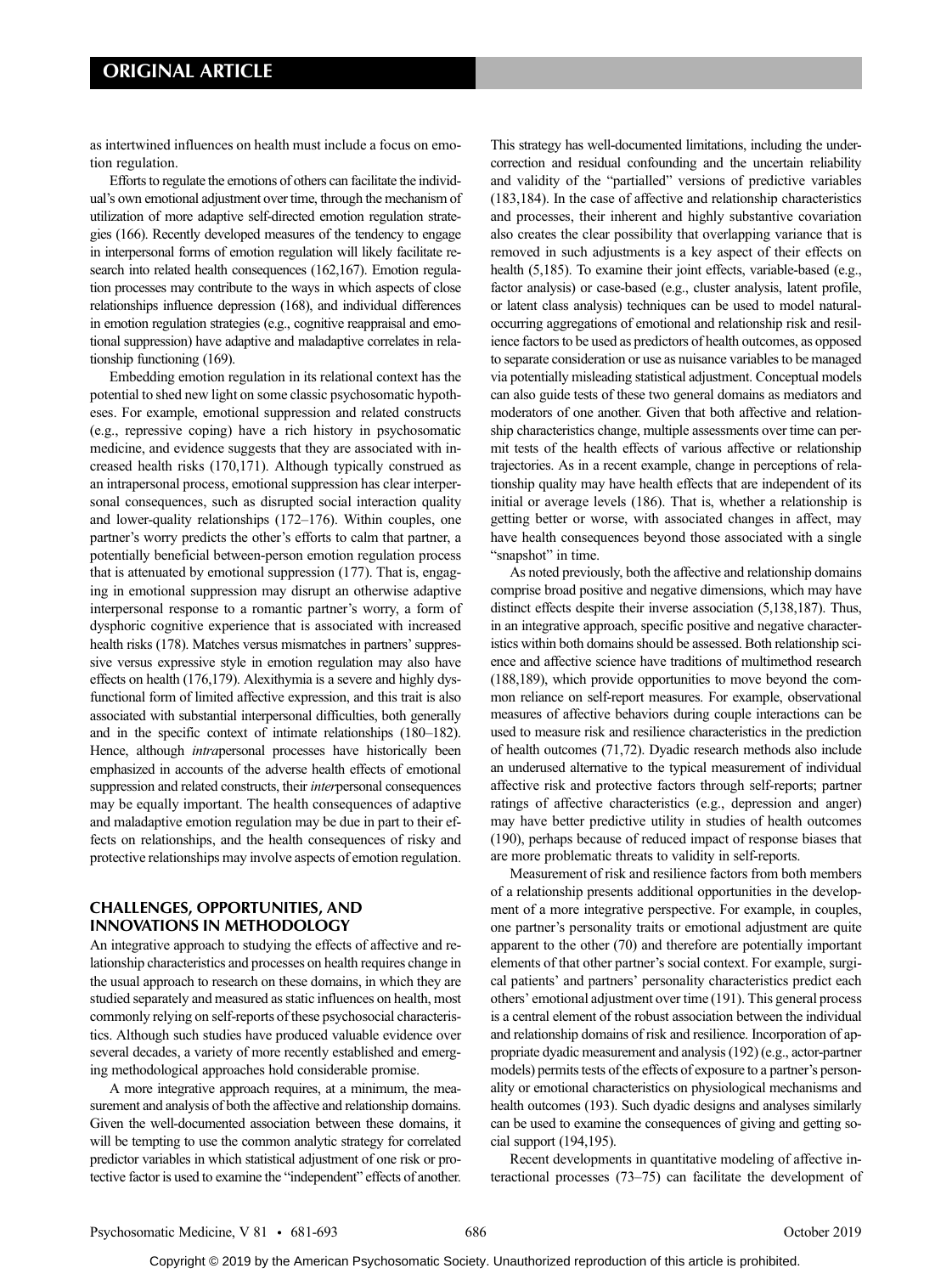more refined understanding of the ways in which affective and relationship processes are reciprocally related over time, across temporal perspectives ranging from moment-to-moment interaction to longer patterns occurring over days, weeks, and months. Such covariation between relationship partners' emotional, behavioral, and related physiological responses can reflect a variety of processes, such as: convergence of partners' responses to external events, emotional reactivity to each other, or efforts to regulate one another's emotions. Each of these processes has the potential to be adaptive or maladaptive (196). Further clarification of the nature and consequences of such patterns of covariation requires additional information beyond the covariation itself. For example, extraction of dyad-level indicators of various patterns of covariation can be used to predict a wide variety of relationship qualities (e.g., conflict, satisfaction, and support) or outcomes (e.g., change in relationship quality over time and relationship dissolution), and emotional adjustment and physical health (197,198). As noted previously, dyadic patterns indicative of negative reciprocity and conflict escalation, positive reciprocity and capitalization, and demandwithdrawal sequences may capture affectively relevant relationship processes that predict health outcomes (199).

These dyadic interaction patterns are most commonly studied in laboratory-based couple interactions. Assessment of similar processes outside the laboratory can be achieved through daily experience sampling and ecological momentary assessment methods (200). Momentary assessments may provide more accurate assessment of stable individual differences in affective risk factors as compared with the usual global retrospective self-reports (201), and some evidence suggests that similar assessment of relationship risk and protective factors has better predictive utility than global self-report measures of relationship quality (202). Daily affective experiences have been found to mediate effects of relationship quality on subsequent health (186). Similar assessments could be used to test parallel mediational hypotheses in which daily relationship experiences mediate the effects of individual differences in affective risk and protective factors. Ambulatory audio recording of interactions can provide behavioral assessments outside the laboratory (203), and recent research suggests their utility in studies of adaptation to serious illness and the effects of relationship stressors on psychobiological mechanisms (204,205).

#### EMERGING ISSUES

Our review thus far illustrates the inherent interconnection between the relationship and affective domains, an interconnection that may have much to do with their influences on physical health. In pursuing a more complete and integrated research agenda, several issues are central.

#### Parallel Considerations in Biological Underpinnings

In examining health consequences of affective and relationship processes, there have been parallel efforts exploring foundations in basic biological processes, specifically in genetic and neuroscience research. It is well established that individual differences in emotionality and aspects of emotional adjustment associated with health risks demonstrate substantial heritability, as do individual differences in emotion regulation and aspects of relationships, such as parenting and intimate relationship quality (92,206–210). Common genetic processes may contribute to the association of affective and relational domains of risk and resilience, through a variety of passive and active forms of gene-environment correlation. Although a variety of candidate genes have been identified, affective and relationship factors related to health are likely influenced by complex, multifoci genetic processes. Furthermore, emotional and interpersonal experiences may have interrelated effects on gene expression (92,110,111,209). As noted previously, preventive family interventions (122) have been found to reduce the association of adverse family environments with subsequent epigenetic indicators of accelerated aging (100), suggesting that gene expression represents not only a mechanism of effect of interrelated emotional and relationship processes on health but also an opportunity for intervention.

Not surprising perhaps given their centrality in human experience and well-being, recent neuroscience research indicates that a variety of aspects of close relationships are represented in the brain, and these neural underpinnings overlap with those supporting related affective processes (211–214). Examples include attachment processes (215), social pain (216), grief (217), giving and receiving social support (218), and the development of emotion regulation (219). Genetic and neuroscience research typically focuses on one of the two domains, but consideration of their mutual influence and common foundations is likely to be useful in elucidating the interrelated influence of affective and interpersonal processes on health.

#### Reformulating Mechanism Questions

Most models of relationships and health include affective processes as influencing the underlying pathophysiological mechanisms that are the proximal influences on disease (3,5,12,220). The overall physiological burden across multiple stress systems (e.g., cardiovascular, neuroendocrine, and immune) that contribute to disease development comprises four general sources: the frequency, duration, and severity of exposure to stressors; the degree of *reactivity* to those stressors; the duration or degree of recovery of those physiological responses; and the degree of restoration of those systems, as during sleep (221). Considerable evidence supports the general perspective that negative emotions and difficulties in close relationships can alter each of these sources of overall physiological burden, and do so across several physiological systems relevant to health (3,5,12,220–223). In efforts to further explicate these physiological mechanisms, studies of affective risk and resilience factors should include the role of close relationships, and studies of relationship risk and protective factors should include affective processes. That is, the pathophysiological correlates of affective risk and resilience factors may be particularly evident in relational contexts, and aspects of relationships that confer risk or resilience may do so through affective processes that influence the same physiological responses.

#### Multiple Contexts of Interrelated Risk and Resilience

From much of the preceding the discussion, it is clear that intimate relationships, parent-child relationships, and relationships with friends and peers are essential contexts for studying affective processes and relationships as interrelated risk and protective factors for health. However, given that experiences at work are well-established influences on health (224), the association of emotional and relationship processes at work may be similarly important.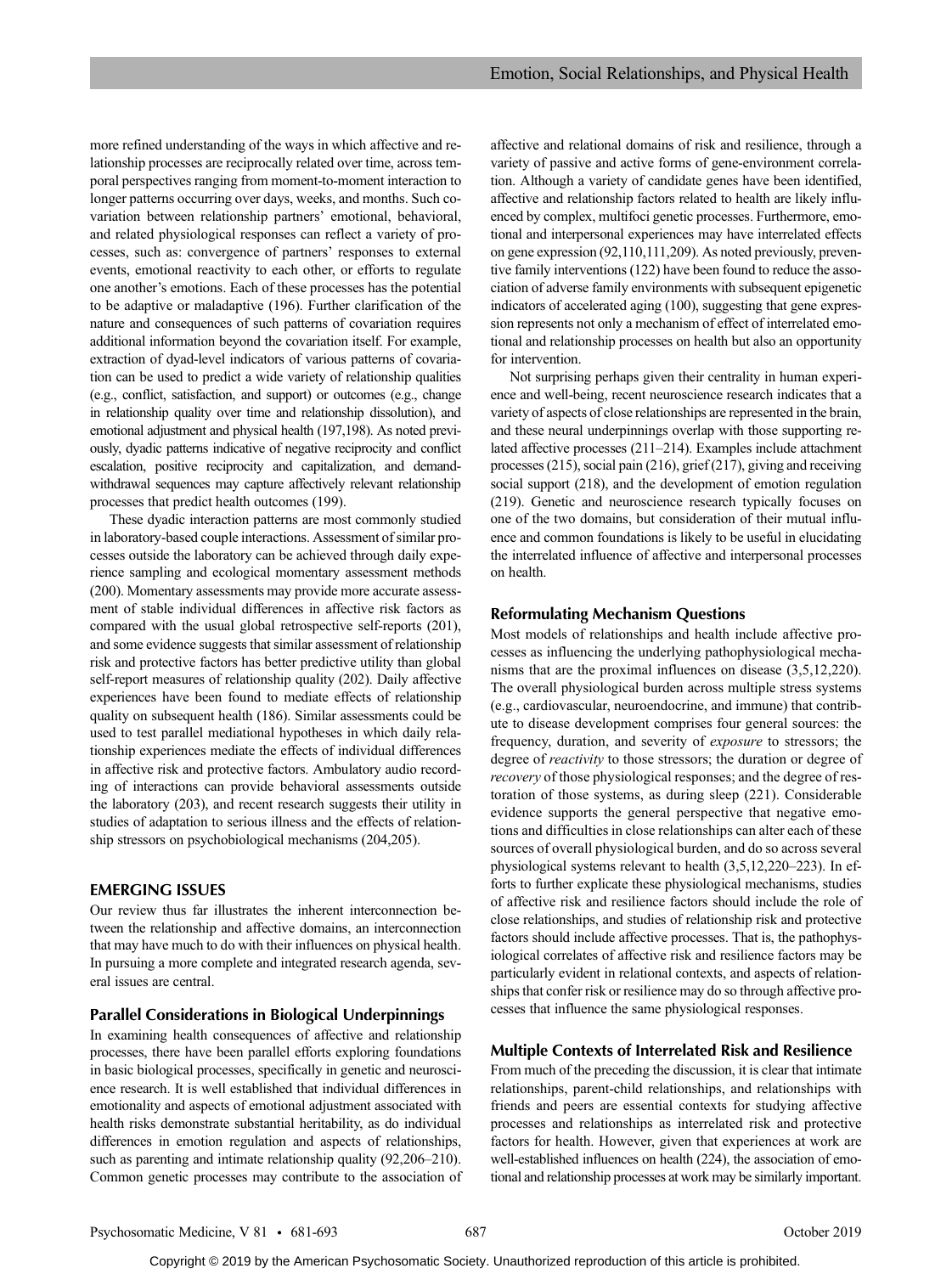Positive and negative aspects of the interpersonal environment in the workplace are reciprocally related to emotional functioning (225,226). Furthermore, the experience of stress, negative emotions, and difficult interpersonal relationships at work and at home are related in important ways, such as the spillover from one domain to the other (227). For some individuals and age groups, online social relationships may be a particularly important influence on emotional experience and adjustment (228), and the emotional consequences of negative social experiences online (e.g., cyberbullying) may have health implications (229).

#### Diversity and Disparities

Although association of affective and relationship processes with physical health and the connections between these two domains of risk and resilience are likely to occur across cultural and ethnic groups, aspects of diversity are important influences on the specific manifestations, functions, and impact of close relationships (230) and affective processes (231). For example, recognition of specific emotions is relatively universal across cultures, whereas understanding those emotions and emotion regulation is more culture specific (232,233). The physiological consequences of emotion regulation and expression also differ across cultures (234) and across racial and ethnic groups (235). Thus, future research on affective and relational processes as interconnected influences on health should consider such cultural differences, and such efforts could be useful in understanding health disparities related to culture, race, and ethnicity. Interrelated affective and relationship processes may similarly contribute to socioeconomic health disparities and the effects of discrimination on health (236–239).

## Interventions for Interrelated Emotional and Relationship Risks

One of the longer-term implications of research on affective and relationship risk and protective factors is the possibility that related interventions could reduce risk of disease onset or improve its course among those with existing medical conditions. Preliminary evidence suggests that an integrative perspective could be useful in this agenda, as couple-based interventions for affective aspects of intimate relationships can have beneficial effects on physiological processes (240–242). Couple-based interventions have been found to be useful approaches to the treatment of emotional symptoms and disorders, and such approaches can produce improvements in both emotional adjustment and relationship quality (243). This literature illustrates several potential avenues for intervention research intended to modify health risks and underlying mechanisms associated with correlated aspects of affective and interpersonal functioning.

#### Other Applications in Psychosomatic Medicine

Thus far, our discussion has emphasized the interconnected effects of affective and relationship processes on health via psychobiological mechanisms related to stress. However, these interconnections are relevant to other issues at the interface of biomedical and behavioral sciences. For example, the modification of health behavior (e.g., physical activity, diet, smoking, and screening utilization) is central in the prevention and management of the most prevalent chronic illnesses (244). Interconnected affective and close relationship processes are related to these health behaviors (245), and a growing body of research suggests the potential value of related interventions (246). Couple processes are similarly important in emotional adjustment to chronic medical conditions, and some evidence suggests that involvement of family members in patient care can be a useful addition to traditional care (247–250).

Affective-relational processes not only involve families but also interactions of patients and providers. For example, interpersonal processes not only in the context of family and marital relationships but also between patients and health care providers may be essential in understanding the development, maintenance, dysfunction, and management of somatoform disorders such as hypochondriasis (251). Furthermore, interpersonal strain at work can contribute to burnout among health care workers, a potentially important influence on health and emotional well-being among health care providers and the quality of health care (252).

## **CONCLUSIONS**

Although important questions remain, a substantial body of research documents a variety of negative aspects of relationships as robust predictors of the onset and course of serious medical illness, and a variety of positive aspects of relationships as similarly robust sources of protection. A comparably extensive literature identifies a variety of negative affective characteristics as predictors of the incidence and course of the same health conditions and several positive affective characteristics as sources of protection. A third major body of research suggests that the affective and relationship domains are consistently and strongly correlated, yet these two domains of risk and protection are most commonly studied separately.

The accumulating evidence continues to support previous calls for greater integration (2–7), yet much work remains. When attempting to describe mechanisms linking relationships and health, it is useful to follow the emotions, as affective processes animate the interpersonal domain and have strong connections to health-relevant physiology. Also, in attempting to understand how affective characteristics influence health, consideration of the relationship context where so much of our emotional lives occurs is similarly important. Such efforts to integrate relationships and emotions—capturing their nearly constant co-occurrence and interplay—will undoubtedly help to identify, explicate, and perhaps modify psychosocial influences on health. Furthermore, close interconnections between affective and relationship processes extending over time that comprise decades-long trajectories of risk or resilience could be a useful way to conceptualize and quantify mechanisms linking early experience with health in adulthood. Capturing this dynamic and multifaceted interplay directly may maximize accuracy and predictive utility in efforts to understand the effects of emotion and relationships on physical health, and this more complete and precise depiction, in turn, may facilitate intervention efforts at the interface of emotions, relationships, and health.

Source of Funding and Conflicts of Interest: The authors report no conflicts of interest and no support for the preparation of this article.

#### REFERENCES

- 1. Herrmann-Lingen C, Melzer J, von Boetticher D. Emotions, bodily changes, and the social environment: how did early psychosomatic medicine consider the social dimension in health and disease? Psychosom Med 2019;81:694–703.
- 2. Ryff CD, Singer BH, editors. Emotion, Social Relationships, and Health. New York: Oxford University Press; 2001.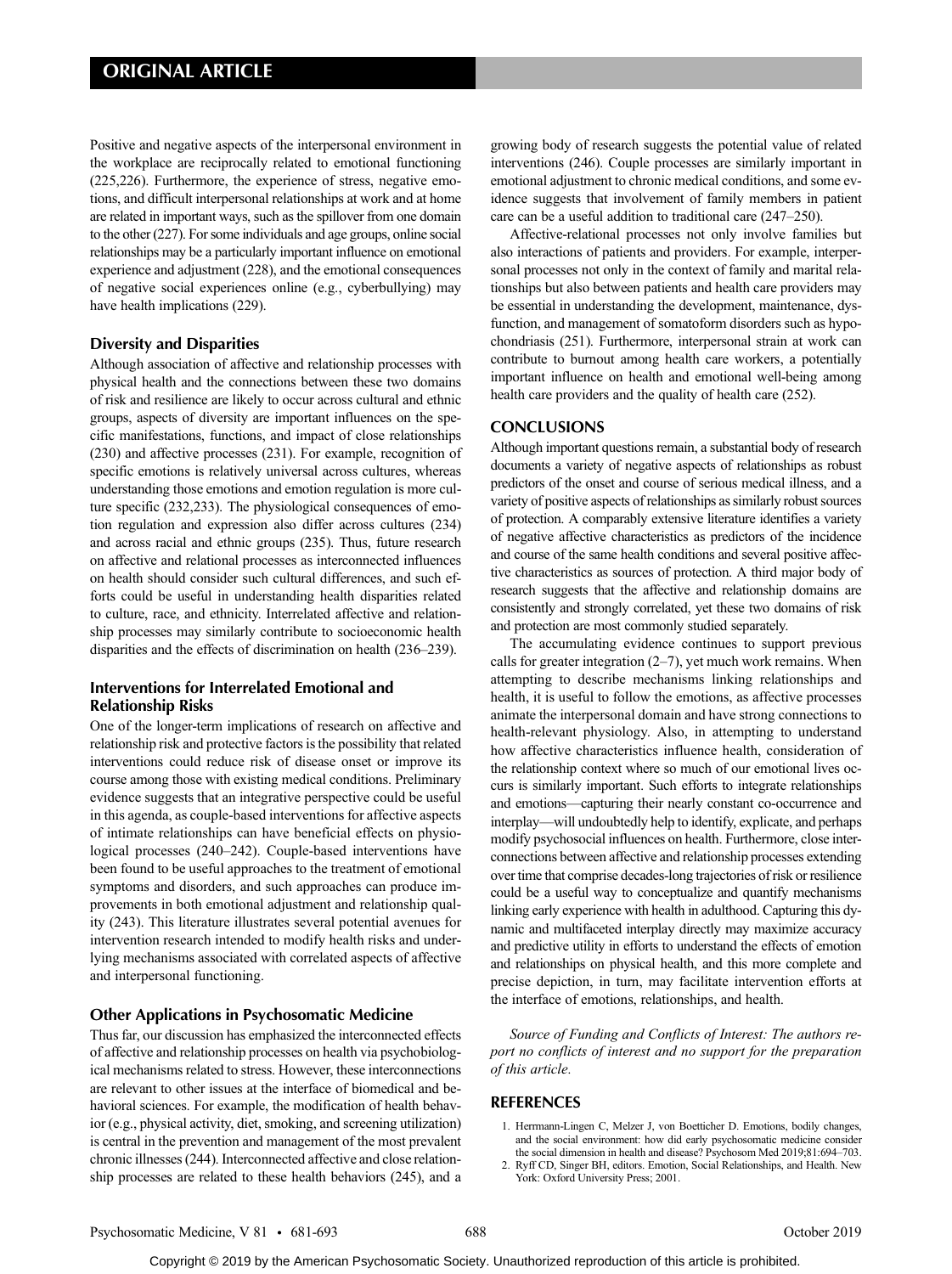- 3. Sbarra DA, Coan JA. Relationships and health: the critical role of affective science. Emot Rev 2018;10:40–54.
- 4. Farrell AK, Imami L, Stanton SCE, Slatcher RB. Affective processes as mediators of links between close relationships and physical health. Soc Pers Psychol Compass 2018;12:e12408.
- 5. Smith TW, Baucom BRW. Intimate relationships, individual adjustment, and coronary heart disease: implications of overlapping associations in psychosocial risk. Am Psychol 2017;72:578–89.
- 6. Butler EA, Sbarra DA. Health, emotion, and relationships. J Soc Pers Relat 2013;30:151–4.
- Lane RD, Segerstrom S, Herrmann-Lingen C, Lovallo WR, Ochsner K, Smith TW. Emotions in Social Relationships: Implications for Health and Disease. Berkeley, CA; 2017.
- 8. Finkel EJ, Simpson JA, Eastwick PW. The psychology of close relationships: Fourteen core principles. Annu Rev Psychol 2017;68:383–411.
- 9. Holt-Lunstad J, Robles TF, Sbarra DA. Advancing social connection as a public health priority in the United States. Am Psychol 2017;72:517–30.
- 10. Holt-Lunstad J, Smith TB, Layton JB. Social relationships and mortality risk: a meta-analytic review. PLoS Med 2010;7:e1000316.
- 11. Holt-Lunstad J, Smith TB, Baker M, Harris T, Stephenson D. Loneliness and social isolation as risk factors for mortality: a meta-analytic review. Perspect Psychol Sci 2015;10:227–37.
- 12. Robles TF, Slatcher RB, Trombello JM, McGinn MM. Marital quality and health: a meta-analytic review. Psychol Bull 2014;140:140–87.
- 13. Sbarra DA. Divorce and health: current trends and future directions. Psychosom Med 2015;77:227–36.
- 14. Shor E, Roelfs DJ, Curreli M, Clemow L, Burg MM, Schwartz JE. Widowhood and mortality: a meta-analysis and meta-regression. Demography 2012;49: 575–606.
- 15. Barth J, Schneider S, von Kanel R. Lack of social support in the etiology and the prognosis of coronary heart disease: a systematic review and meta-analysis. Psychosom Med 2010;72:229–38.
- 16. Valtorta NK, Kanaan M, Gilbody S, Ronzi S, Hanraty B. Loneliness and social isolation as risk factors for coronary heart disease and stroke: systematic review and meta-analysis of longitudinal observation studies. Heart 2016;102:1009–16.
- 17. Pinquart M, Duberstein PR. Associations of social networks with cancer mortality: a meta-analysis. Crit Rev Oncol Hematol 2010;75:122–37.
- 18. Uchino BN. Social support and health: a review of physiological processes potentially underlying links to disease outcomes. J Behav Med 2006;29:377–87.
- 19. Barrett LF, Mesquita B, Ochsner KN, Gross JJ. The experience of emotion. Annu Rev Psychol 2007;58:373–403.
- 20. Mostofsky E, Penner EA, Mittleman MA. Outbursts of anger as a trigger of acute cardiovascular events: a systematic review and meta-analysis. Eur Heart J 2014;35:1404–10.
- 21. Strike PC, Steptoe A. Behavioral and emotional triggers of acute coronary syndromes: a systematic review and critique. Psychosom Med 2005;67:179–86.
- 22. Pelliccia F, Kaski JC, Crea F, Camici PG. Pathophysiology of Takotsubo syndrome. Circulation 2017;135:2426–41.
- 23. Wei J, Rooks C, Ramadan R, Shah AJ, Bremner JD, Quyyumi AA, Kutner M, Vaccarino V. Meta-analysis of mental stress–induced myocardial ischemia and subsequent cardiac events in patients with coronary artery disease. Am J Cardiol 2014;114:187–92.
- 24. Piira OP, Miettinen JA, Hautala AJ, Huikuri HV, Tulppo MP. Physiological responses to emotional excitement in healthy subjects and patients with coronary artery disease. Auton Neurosci 2013;177:280–5.
- 25. Smith TW, Williams PG, Segerstrom SC. Personality and physical health. In: Shave PR, Mikulincer M, Cooper ML, Larsen RJ, editors. APA Handbook of Personality and Social Psychology: Vol. 4. Personality Processes and Individual Differences. Washington, DC: American Psychological Association; 2015: 639–61.
- 26. Boehm JK, Kubzansky LD. The heart's content: the association between positive psychological well-being and cardiovascular health. Psychol Bull 2012; 138:655–91.
- 27. Pressman SD, Jenkins B, Moskowitz J. Positive affect and health: what do we know and where next should we go? Annu Rev Psychol 2019;70:627–50.
- 28. Gan Y, Gong Y, Tong X, Sun H, Cong Y, Dong X, Wang Y, Xu X, Yin X, Deng J, Li L, Cao S, Lu Z. Depression and the risk of coronary heart disease: a metaanalysis of prospective cohort studies. BMC Psychiatry 2014;14:371.
- 29. Meijer A, Conradi HJ, Bos EH, Anselmino M, Carney RM, Denollet J, Doyle F, Freedland KE, Grace SL, Hosseini SH, Lane DA, Pilote L, Parakh K, Rafanelli C, Sato H, Steeds RP, Welin C, De Jonge P. Adjusted prognostic association of depression following myocardial infarction with mortality and cardiovascular events: individual patient data meta-analysis. Br J Psychiatry 2013;203:90–102.
- 30. Richardson S, Shaffer JA, Falzon L, Krupka D, Davidson KW, Edmondson D. Meta-analysis of perceived stress and its association with incident coronary heart disease. Am J Cardiol 2012;110:1711–6.
- 31. Edmondson D, Kronish IM, Shaffer JA, Falzon L, Burg MM. Posttraumatic stress disorder and risk for coronary heart disease: a meta-analytic review. Am Heart J 2013;166:806–14.
- 32. Roest AM, Martens EJ, de Jonge P, Denollet J. Anxiety and risk of incident coronary heart disease: a meta-analysis. J Am Coll Cardiol 2010;56:38–46.
- 33. Celano CM, Millstein RA, Bedoya CA, Healey BC, Roest AM, Huffman JC. Association between anxiety and mortality in patients with coronary artery disease: a meta-analysis. Am Heart J 2015;170:1105–15.
- 34. Chida Y, Steptoe A. The association of anger and hostility with future coronary heart disease: a meta-analytic review of prospective evidence. J Am Coll Cardiol 2009;53:936–46.
- 35. Jia Y, Li F, Liu YF, Zhao JP, Leng MM, Chen L. Depression and cancer risk: a systematic review and meta-analysis. Public Health 2017;149:138–48.
- 36. Pinquart M, Duberstein PR. Depression and cancer mortality: a meta-analysis. Psychol Med 2010;40:1797–810.
- Rotella F, Mannucci E. Depression as a risk factor for diabetes: a meta-analysis of longitudinal studies. J Clin Psychiatry 2013;74:31–7.
- 38. Cuijpers P, Vogelzangs N, Twisk J, Kleiboer A, Li J, Penninx BW. Comprehensive meta-analysis of excess mortality in depression in the general community versus patients with specific illnesses. Am J Psychiatry 2014;171:453–62.
- 39. Dockray S, Steptoe A. Positive affect and psychobiological processes. Neurosci Biobehav Rev 2010;35:69–75.
- 40. Strickhouser JE, Zell E, Krizan Z. Does personality predict health and wellbeing? A metasynthesis. Health Psychol 2017;36:797–810.
- 41. Beach SRH. The couple and family discord model of depression: updates and future directions. In: Agnew CR, South SC, editors. Interpersonal Relationships and Health: Social and Clinical Psychological Mechanisms. New York: Oxford Press; 2014:113–55.
- 42. Proulx C, Helms H, Buehler C. Marital quality and personal well-being: a metaanalysis. J Marriage Fam 2007;69:576–93.
- 43. Pankiewicz P, Majkowicz M, Krzykowski G. Anxiety disorders in intimate partners and the quality of their relationship. J Affect Disord 2012;140:176–80.
- 44. Lambert JE, Engh R, Hasbun A, Holzer J. Impact of posttraumatic stress disorder on the relationship quality and psychological distress of intimate partners: a meta-analytic review. J Fam Psychol 2012;26:729–37.
- 45. Cacioppo JT, Hawkley LC, Ernst JM, Burleson M, Berntson GG, Nouriani B, Spiegel D. Loneliness within a nomological net: an evolutionary perspective. J Res Pers 2006;40:1054–85.
- 46. Wang B, Dong X. The association between personality and loneliness: findings from a community-dwelling Chinese aging population. Gerontol Geriatr Med 2018;4:2333721418778181.
- 47. Malouff JM, Thorsteinsson EB, Schutte NS, Bhullar N, Rooke SE. The fivefactor model of personality and relationship satisfaction of intimate partners: a meta-analysis. J Res Pers 2010;44:124–7.
- 48. Roberts BW, Kuncel NR, Shiner R, Caspi A, Goldberg LR. The power of personality: the comparative validity of personality traits, socioeconomic status, and cognitive ability for predicting important life outcomes. Perspect Psychol Sci 2007;2:313–45.
- 49. Baron KG, Smith TW, Butner J, Nealey-Moore J, Hawkins MW, Uchino BN. Hostility, anger, and marital adjustment: concurrent and prospective associations with psychosocial vulnerability. J Behav Med 2007;30:1–10.
- 50. Cundiff JM, Smith TW, Frandsen CA. Incremental validity of spouse ratings versus self-reports of personality as predictors of marital quality and behavior during marital conflict. Psychol Assess 2012;24:676–84.
- 51. Knobloch-Fedders LM, Caska-Wallace C, Smith TW, Renshaw K. Battling on the home front: posttraumatic stress disorder and conflict behavior among military couples. Behav Ther 2017;48:247–61.
- 52. Smith TW, Sanders JD, Alexander JF. What does the Cook and Medley Hostility Scale measure? Affect, behavior, and attributions in the marital context. J Pers Soc Psychol 1990;58:699–708.
- 53. Robbins ML, Mehl MR, Smith HL, Weihs KL. Linguistic indicators of patient, couple, and family adjustment following breast cancer. Psychooncology 2013; 22:1501–8.
- 54. Whisman MA, Beach SRH. Models for understanding interpersonal processes and relationships in anxiety disorders. In: Beck JG, editor. Interpersonal Processes in the Anxiety Disorders: Implications for Understanding Psychopathology and Treatment. Washington, DC: American Psychological Association; 2010:9–35.
- 55. Hames JL, Hagan CR, Joiner TE. Interpersonal processes in depression. Annu Rev Clin Psychol 2013;9:355–77.
- 56. O'Meara MS, South SC. Big five personality domains and relationship satisfaction: direct effects and correlated change over time. J Pers 2019. doi: 10.1111/jopy.12468.
- 57. Whisman MA. Psychopathology and couple and family functioning. In: Fiese B, Celano M, Deater-Deckard K, Jouriles E, Whisman M, editors. APA Handbook of Contemporary Family Psychology: Vol. 2: Applications and Broad Impact of Family Psychology. Washington, DC: American Psychological Association; 2019:3–20.
- 58. Assad KK, Donnellan MB, Conger RD. Optimism: an enduring resource for romantic relationships. J Pers Soc Psychol 2007;93:285–97.
- 59. Smith TW, Ruiz JM, Cundiff JM, Baron KG, Nealey-Moore JB. Optimism and pessimism in social context: an interpersonal perspective on resilience and risk. J Res Pers 2013;47:553–62.
- 60. Heller D, Watson D, Lilies P. The role of person vs. situation in life satisfaction: a critical examination. Psychol Bull 2004;130:574–600.
- 61. Ramsey MA, Gentzler AL. An upward spiral: bidirectional associations between positive affect and positive aspects of close relationships across the lifespan. Dev Rev 2015;36:58–104.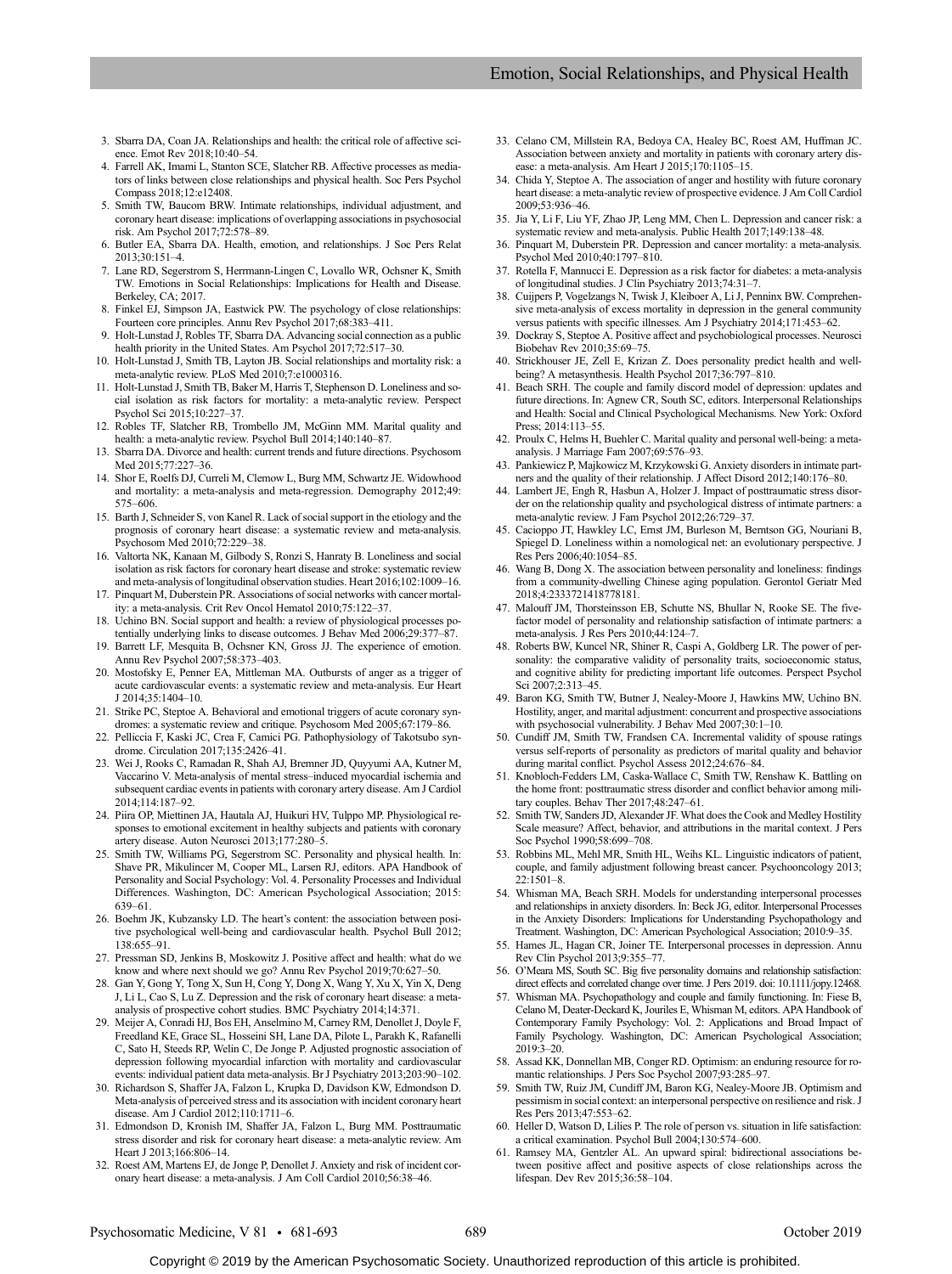# ORIGINAL ARTICLE

- 62. Darwin C. The Expression of Emotions in Man and Animals. Chicago, IL: University of Chicago Press; 1872/1965.
- 63. Niedenthal PM, Brauer M. Social functionality of human emotion. Annu Rev Psychol 2012;63:259–85.
- 64. Schoebi D, Randall AK. Emotional dynamics in intimate relationships. Emot Rev 2015;7:342–8.
- 65. Liu H, Xie QW, Lou VWQ. Everyday social interactions and intra-individual variability in affect: a systematic review and meta-analysis of ecological momentary assessment studies. Motiv Emot 2018.
- 66. Pemberton R, Fuller Tyszkiewicz MD. Factors contributing to depressive mood states in everyday life: a systematic review. J Affect Disord 2016;200:103–10.
- 67. Smith TW, Baron CE, Grove JL. Personality, emotional adjustment, and cardiovascular risk: marriage as a mechanism. J Pers 2014;82:502–14.
- 68. Knutson B. Facial expression of emotion influence interpersonal trait inferences. J Nonverbal Behav 1996;20:165–82.
- 69. Aan het Rot M, Enea V, Dafinoiu I, Iancu S, Taftă SA, Bărbuşelu M. Behavioural responses to facial and postural expressions of emotion: an interpersonal circumplex approach. Br J Psychol 2017;108:797–811.
- 70. Smith TW, Traupman EK, Uchino BN, Berg CA. Interpersonal circumplex descriptions of psychosocial risk factors for physical illness: application to hostility, neuroticism, and marital adjustment. J Pers 2010;78:1011–36.
- 71. Haase CM, Holley SR, Bloch L, Verstaen A, Levenson RW. Interpersonal emotional behaviors and physical health: a 20-year longitudinal study of long-term married couples. Emotion 2016;16:965–77.
- 72. Smith TW, Uchino BN, Florsheim P, Berg CA, Butner J, Hawkins M, Henry NJ, Beveridge RM, Pearce G, Hopkins PN, Yoon HC. Affiliation and control during marital disagreement, history of divorce, and asymptomatic coronary artery calcification in older couples. Psychosom Med 2011;73:350–7.
- 73. Butler EA. Interpersonal affect dynamics: it takes two (and time) to tango. Emot Rev 2015;7:336–41.
- 74. Butler EA. Emotions are temporal interpersonal systems. Curr Opin Psychol 2017;17:129–34.
- 75. Thorson KR, West TV, Mendes WB. Measuring physiological influence in dyads: a guide to designing, implementing, and analyzing dyadic physiological studies. Psychol Methods 2018;23:595–616.
- 76. Dunkel Schetter C. Psychological science on pregnancy: stress processes, biopsychosocial models, and emerging research issues. Annu Rev Psychol 2011;62:531–58.
- 77. Accortt EE, Cheadle ACD, Dunkel Schetter C. Prenatal depression and adverse birth outcomes: an updated systematic review. Matern Child Health J 2015;19: 1306–37.
- 78. Westdahl C, Milan S, Magriples U, Kershaw TS, Rising SS, Ickovics JR. Social support and social conflict as predicotrs of prenatal depression. Obstet Gynecol 2007;110:134–40.
- 79. Sutherland S, Brunwasser SM. Sex differences in vulnerability to prenatal stress: a review of recent literature. Curr Psychiatry Rep 2018;20:102.
- 80. Bowlby J. Attachment and Loss. Vol. 1. Attachment. 2nd ed. New York: Basic Books; 1982.
- 81. Cooke JE, Kochendorfer LB, Stuart-Parrigon KL, Koehn AJ, Kerns KA. Parentchild attachment and children's experience and regulation of emotion: a metaanalytic review. Emotion 2019;19:1003–26.
- 82. Groh AM, Pasco Fearon R, Van IJzendoorn MH, Bakermans-Kranenburg MJ, Roisman GI. Attachment in the early lifecourse: meta-analytic evidence for its role in socioemotional development. Child Dev Perspect 2017;11:70–6.
- 83. Gorrese A, Ruggieri R. Peer attachment: a meta-analytic review of gender and age differences and associations with parent attachment. J Youth Adolesc 2012;41:650–72.
- 84. Gorrese A. Peer attachment and youth internalizing problems: a meta-analysis. Child Youth Care Forum 2016;45:177–204.
- 85. van Aken MAG, Aspendorpf JB. Personality and peer relationships. In: Bukowski WM, Laursen B, Rubin KH, editors. Handbook of Peer Interactions, Relationships, and Groups. 2nd ed. New York: Guilford Press; 2018:159–76.
- 86. Prinstein MJ, Rancourt D, Adelman CB, Ahlich E, Smith J, Guerry JD. Peer status and psychopathology. In: Bukowski WM, Laursen B, Rubin KH, editors. Handbook of Peer Interactions, Relationships, and Groups. 2nd ed. New York: Guilford Press; 2018:617–36.
- 87. Pinquart M, Feussner C, Ahnert L. Meta-analytic evidence for stability in attachments from infancy to early adulthood. Attach Hum Dev 2013;15:189–218.
- 88. Winterheld HA. Calibrating use of emotion regulation strategies to the relationship context: an attachment perspective. J Pers 2016;84:369–80.
- 89. Arriaga XB, Kamashiro M, Simpson JA. Revising working models across time: relationship situations that enhance attachment security. Pers Soc Psychol Rev 2018;22:71–96.
- 90. Verhage ML, Schueugel C, Madigan S, Fearon RM, Oosterman M, Cassibba R, Bakermans-Kranenburg MJ, van IJzendoorn MH. Narrowing the transmission gap: a synthesis of three decades of research on intergenerational transmission of attachment. Psychol Bull 2016;142:337–66.
- 91. Kendler KS, Baker JH. Genetic influences on measures of the environment. Psychol Med 2007;37:615–26.
- 92. Shewark EA, Neiderhiser JM. How family relationships shape children's extrafamilial relationshps: gene-environment interplay. In: Fies BH, Celano M,

Deater-Deckard K, Jouriles EN, Whisman MA, editors. APA Handbook of Contemporary Family Psychology: Foundations, Methods, and Contemporary Issues Across the Lifespan. Washington, DC: American Psychological Association; 2019:205–22.

- 93. Pinquart M. Associations of parenting dimensions and styles with externalizing problems of children and adolescents: an updated meta-analysis. Dev Psychol 2017;53:873–932.
- 94. Pinquart M. Associations of parenting dimensions and styles with internalizing symptoms in children and adolescents: a meta-analysis. Marriage Fam Rev 2017;53:613–40.
- 95. Klahr AM, Burt SA. Elucidating the etiology of individual differences in parenting: a meta-analysis of behavioral genetic research. Psychol Bull 2014; 140:544–86.
- 96. Brosschot JF, Verkuil B, Thayer JF. Exposed to events that never happen: generalized unsafety, the default stress response, and prolonged autonomic activity. Neurosci Biobehav Rev 2017;74:287–96.
- 97. Hornstein EA, Eisenberger NI. A social safety net: developing a model of socialsupport figures as prepared safety stimuli. Curr Dir Psychol Sci 2018;27:25–31.
- 98. Smith JD, Woodhouse SS, Clark CAC, Skowron EA. Attachment status and mother-preschooler parasympathetic response to the strange situation. Biol Psychol 2016;114:39–48.
- 99. Groh AM, Narayan AJ. Infant attachment insecurity and baseline physiological activity and physiological reactivity to interpersonal stress: a meta-analytic review. Child Dev 2019;90:679–93.
- 100. Brody GH, Yu T, Chen E, Beach SR, Miller GE. Family-centered prevention ameliorates the longitudinal association between risky family processes and epigenetic aging. J Child Psychol Psychiatry 2016;57:566–74.
- 101. Pratt M, Zeev-Wolf M, Goldstein A, Feldman R. Exposure to early and persistent maternal depression impairs the neural basis of attachment in preadolescence. Prog Neuropsychopharmacol Biol Psychiatry 2019;93:21–30.
- 102. Davies PT, Martin MJ, Cummings EM. Interparental conflict and children's social problems: Insecurity and friendship affiliation as cascading mediators. Dev Psychol 2018;54:83–97.
- 103. Davies PT, Martin MJ, Coe JL, Cummings EM. Transactional cascades of destructive interparental conflict, children's emotional insecurity, and psychological problems across childhood and adolescence. Dev Psychopathol 2016;28: 653–71.
- 104. Troxel WM, Matthews KA. What are the costs of marital conflict and dissolution to children's physical health? Clin Child Fam Psychol Rev 2004;7:29–57.
- 105. Appleton AA, Holdsworth E, Ryan M, Tracy M. Measuring childhood adversity in lifecourse cardiovascular research: a systematic review. Psychosom Med 2017;79:434–40.
- 106. Jakubowski KP, Cundiff JM, Matthews KA. Cumulative childhood adversity and adult cardiometabolic disease: a meta-analysis. Health Psychol 2018;37: 701–15.
- 107. Suglia SF, Koenen KC, Boynton-Jarrett R, Chan PS, Clark CJ, Danese A, Faith MS, Goldstein BI, Hayman LL, Isasi CR, Pratt CA, Slopen N, Sumner JA, Turer A, Turer CB, Zachariah JP, American Heart Association Council on Epidemiology and Prevention; Council on Cardiovascular Disease in the Young; Council on Functional Genomics and Translational Biology; Council on Cardiovascular and Stroke Nursing; and Council on Quality of Care and Outcomes Research. Childhood and adolescent adversity and cardiometabolic outcomes: a scientific statement from the American Heart Association. Circulation 2018;137:e15-28.
- 108. Stapleton LT, Bradbury TN. Marital interaction prior to parenthood predicts parent-child interaction 9 years later. J Fam Psychol 2012;26:479–87.
- 109. Krisnakumar A, Buehler C. Interparental conflict and parenting behaviors: a meta-analytic review. Fam Relat 2000;49:25–44.
- 110. Picci G, Griffin AM, Reiss D, Neiderhiser JM. Parent-adolescent conflict and young adult romantic relationship negativity: genetic and environmental influences. J Fam Psychol 2019;33:34–43.
- 111. Bush NR, Lane RD, McLaughlin KA. Mechanisms underlying the association between early-life adversity and physical health: charting a course for the future. Psychosom Med 2016;78:1114–9.
- 112. Winning A, Glymour MM, McCormick MC, Gilsanz P, Kubzansky KD. Childhood psychological distress as a mediator in the relationship between early-life social disadvantage and adult cardiometabolic risk: evidence from the 1958 British Birth Cohort. Psychosom Med 2016;78:1019–30.
- 113. John-Henderson NA, Kamarck TW, Muldoon MF, Manuck SB. Early life conflict, social interactions, and carotid artery intima-media thickness in adulthood. Psychosom Med 2016;78:319–26.
- 114. Callaghan BL, Tottenham N. The stress acceleration hypothesis: effects of early-life adversity on emotion circuits and behavior. Curr Opin Behav Sci 2016;7:76–81.
- 115. Champagne FA. Epigenetic legacy of parental experiences: dynamic and interactive pathways to inheritance. Dev Psychopathol 2016;28(4 Pt 2):1219–28.
- 116. Tost H, Chamgagne FA, Meyer-Lindenberg A. Environmental influence in the brain, human welfare and mental health. Nat Neurosci 2015;18:4121–31.
- 117. Chen E, Brody GH, Miller GE. Childhood close family relationships and health. Am Psychol 2017;72:555–66.
- 118. Johnson AM, Hawes DJ, Eisenberg N, Kohlhoff J, Dudeney J. Emotion socialization and child conduct problems: a comprehensive review and meta-analysis. Clin Psychol Rev 2017;54:65–80.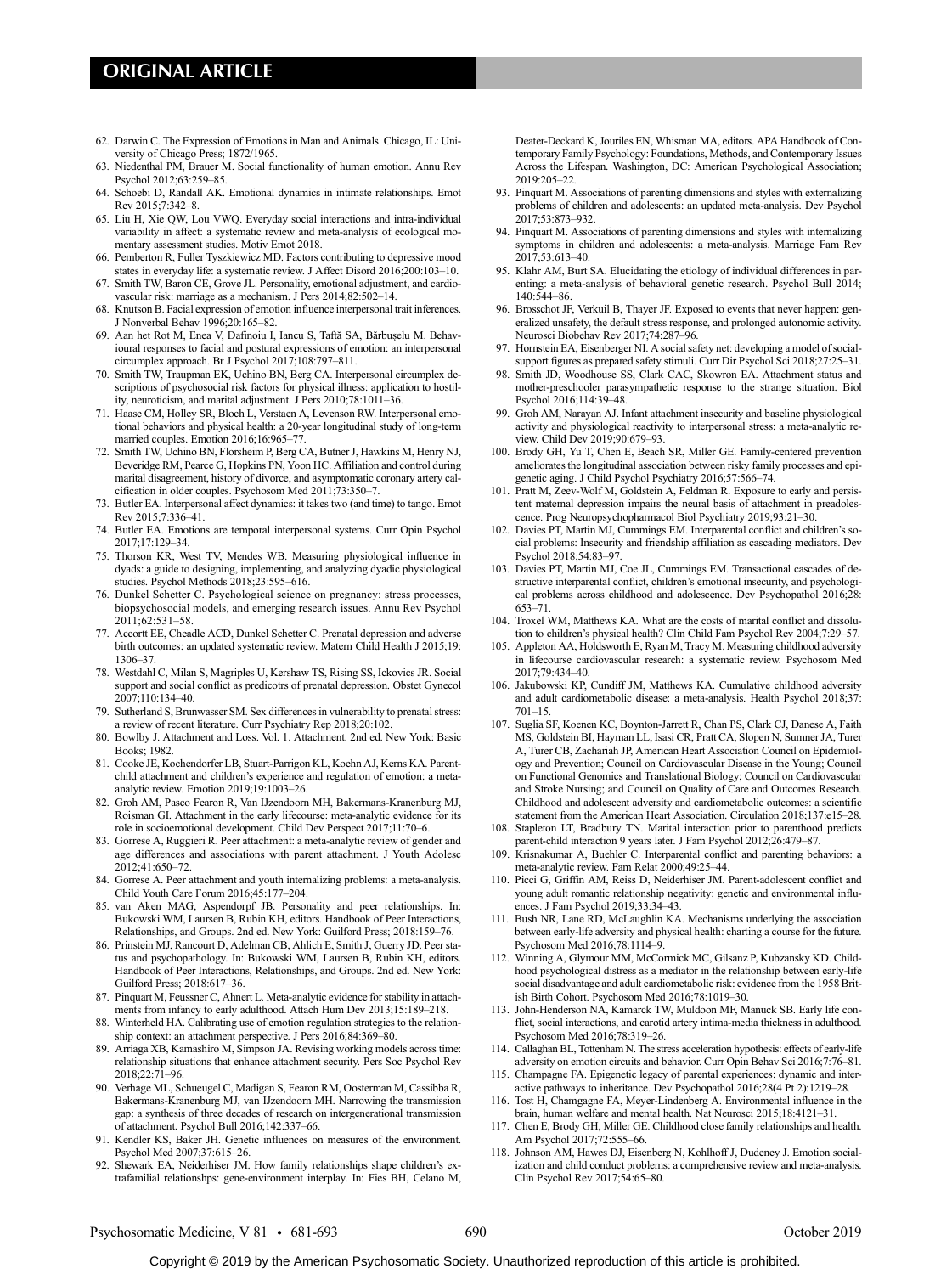- 119. Repetti RL, Taylor SE, Seeman TE. Risky families: family social environments and the mental and physical health of offspring. Psychol Bull 2002;128:330–6.
- 120. Lueken LJ, Roubinov DS, Tanaka R. Childhood family environment, social competence, and health across the lifespan. J Soc Pers Relat 2013;30:171–8.
- 121. Repetti RL, Saxbe DE. The influence of chronic family stressors on adult health. In: Fiese BH, Celano M, Deater-Deckard K, Jouriles EN, Whisman MA, editors. APA Handbook of Contemporary Family Psychology: Vol. 2. Applications and Broad Impact of Family Psychology. Washington, DC: American Psychological Association; 2019:121–36.
- 122. Barton AW, Beach SRH, Wells AC, Ingels JB, Corso PS, Sperr MC, Anderson TN, Brody GH. The Protecting Strong African American Families Program: a randomized controlled trial with rural African American couples. Prev Sci 2018;19:904–13.
- 123. McCart MR, Sheidow AJ. Evidence-based psychosocial treatments for adolescents with disruptive behavior. J Clin Child Adolesc Psychol 2016;45:529–63.
- 124. Rook KS, Charles ST. Close social ties and health in later life: strengths and vulnerabilities. Am Psychol 2017;72:567–77.
- 125. Reed AE, Chan L, Mikels JA. Meta-analysis of the age-related positivity effect: age differences in preferences for positive over negative information. Psychol Aging 2014;29:1–15.
- 126. Lwi SJ, Haase CM, Shiota MN, Newton SL, Levenson RW. Responding to the emotions of others: age differences in facial expressions and age-specific associations with relational connectedness. Emotion 2019. doi:10.1037/emo0000534.
- 127. Verstaen A, Haase CM, Lwi S, Levenson RW. Age-related changes in emotional behavior: evidence from a 13-year longitudinal study of long-term married couples. Emotion 2018. doi:10.1037/emo0000551.
- 128. Charles ST, Carstensen LL. Social and emotional aging. Annu Rev Psychol 2009;61:383–409.
- 129. Smith TW, Baron CE. Marital discord in the later years. In: Bookwala J, editor. Couple Relationships in Mid and Later Life: Their Nature, Complexity, and Role in Health and Illness. Washington, DC: APA Books; 2016:37–56.
- 130. Smith TW, Berg CA, Florsheim P, Uchino BN, Pearce G, Hawkins M, Henry N, Beveridge RM, Skinner M, Olsen-Cerny C. Conflict and collaboration in middle-aged and older couples: I. Age differences in agency and communion during marital interaction. Psychol Aging 2009;24:259–73.
- 131. Bowlby J. Attachment and Loss. Vol. 3. Loss, Sadness, and Depression. 2nd ed. New York: Basic Books; 1982.
- 132. O'Connor M-F. Grief: a brief history of research on how body, mind, and brain adapt. Psychosom Med 2019;81:731–8.
- 133. Bourassa KJ, Memel M, Woolverton C, Sbarra DA. A dyadic approach to health, cognition, and quality of life in again adults. Psychol Aging 2015;30:449–61.
- 134. Bourassa K, Knowles LM, Sbarra DA, O'Connor MF. Absent but not gone: interdependence in couples' quality of life persists after a partner's death. Psychol Sci 2016;27:270–81.
- 135. Kuppens P, Tuerlinckx F, Russell JA, Barrett LF. The relation between valence and arousal in subjective experience. Psychol Bull 2013;139:917–40.
- 136. Watson D, Wiese D, Vaidya J, Tellegen A. The two general activation systems of affect: structural findings, evolutionary considerations, and psychobiological evidence. J Pers Soc Psychol 1999;76:820–38.
- 137. Woodin EM. A two-dimensional approach to relationship conflict: metaanalytic findings. J Fam Psychol 2011;25:325–35.
- 138. Fincham FD, Rogge R. Understanding relationship quality: theoretical challenges and new tools for assessment. J Fam Theory Rev 2010;2:227–42.
- 139. Pietromonaco PR, Collins NL. Interpersonal mechanisms linking close relationships to health. Am Psychol 2017;72:531–42.
- 140. Slatcher RB, Selcuk E. A social psychological perspective on links between close relationships and health. Curr Dir Psychol Sci 2017;26:16–21.
- 141. Flowers BJ, Laurenceau J-P, Penfield RD, Cohen LM, Lang SF, Owenz MB, Pasipandoya E. Enhancing relationship quality measurement: the development of the Relationship Flourishing Scale. J Fam Psychol 2016;30:997–1007.
- 142. Zayas V, Surenkok G, Pandey G. Implicit ambivalence of significant others: significant others trigger positive and negative evaluations. Soc Pers Psychol Compass 2017;11:1–16.
- 143. Rivers AS, Sanford K. Negative relationship behavior is more important than positive: correlates of outcomes during stressful life events. J Fam Psychol 2018;32:375–84.
- 144. Uchino BN, Smith TW, Berg CA. Spousal relationship quality and cardiovascular risk: dyadic perceptions of relationship ambivalence are associated with coronary artery calcification. Psychol Sci 2014;25:1037–42.
- 145. Slatcher RB, Schoebi D. Protective processes underlying the links between marital quality and physical health. Curr Opin Psychol 2017;13:148–52.
- 146. Zaki J. Empathy: a motivated account. Psychol Bull 2014;140:1608–47. 147. Lange J, Crusius J. The tango of two deadly sins: the social-functional relation of
- envy and pride. J Pers Soc Psychol 2015;109:453–72. 148. Chung M, Harris CR. Jealousy as a specific emotion: the dynamic functional
- model. Emot Rev 2018;10:272–87. 149. Smith RH, van Dijk WW. Schadenfreude and gluckschmertz. Emot Rev 2018; 10:293–304.
- 150. O'Connor MF, Sussman TJ. Developing the Yearning in Situations of Loss Scale: convergent and discriminant validity for bereavement, romantic breakup, and homesickness. Death Stud 2014;38:450–8.
- 151. Allen MS, Walter EE. Linking big five personality traits to sexuality and sexual health: a meta-analytic review. Psychol Bull 2018;144:1081–110.
- 152. Whisman MA. Discovery of a partner affair and major depressive episodes in a probability sample of married or cohabiting adults. Fam Process 2016;55: 713–23.
- 153. Diamond LM, Huebner DM. Is good sex good for you? Rethinking sexuality and health. Soc Pers Psychol Compass 2012;6/1:54–69.
- 154. Gross JJ. Emotion regulation: current status and future prospects. Psychol Inq 2015;26:1–26.
- 155. De Steno D, Gross JJ, Kubzansky L. Affective science and health: the importance of emotion and emotion regulation. Health Psychol 2013;32:474–86.
- 156. Dryman MT, Heimberg RG. Emotion regulation in social anxiety and depression: a systematic review of expressive suppression and cognitive reappraisal. Clin Psychol Rev 2018;65:17–42.
- 157. Hofmann SG. Interpersonal emotion regulation model of mood and anxiety disorders. Cognit Ther Res 2014;38:483–92.
- 158. Sloan E, Hall K, Moulding R, Bryce S, Mildred H, Staiger PK. Emotion regulation as a transdiagnostic treatment construct across anxiety, depression, substance, eating, and borderline personality disorders. Clin Psychol Rev 2017;57:141–63.
- 159. Wilkowski BM, Robinson MD. The anatomy of anger: an integrative cognitive model of trait anger and reactive aggression. J Pers 2010;78:9–38.
- 160. Carl JR, Soskin DP, Kerns C, Barlow DH. Positive emotion regulation in emotional disorders: a theoretical review. Clin Psychol Rev 2013;33:343–60.
- 161. Reeck C, Ames D, Ochsner KN. The social regulation of emotion: an integrative, cross-disciplinary model. Trends Cog Sci 2016;20:47–63.
- 162. Williams WC, Morelli SA, Ong DC, Zaki J. Interpersonal emotion regulation: implications for affiliation, perceived support, relationships, and well-being. J Pers Soc Psychol 2018;115:224–54.
- 163. Zaki J, Williams WC. Interpersonal emotion regulation. Emotion 2013;13: 803–10.
- 164. Levenson RW, Haase CM, Bloch L, Holley SR, Seider JJ. Emotion regulation in couples. In: Gross JJ, editor. Handbook of Emotion Regulation. 2nd ed. New York: Guilford Press:267–83.
- 165. Bloch L, Hasse CM, Levenson RW. Emotion regulation predicts marital satisfaction: more than a wives' tale. Emotion 2014;14:130–44.
- 166. Dore BP, Morris RR, Burr DA, Piccard RW, Ochsner KN. Helping others regulate emotion predicts increased regulation of one's own emotion and decreased symptoms of depression. Pers Soc Psychol Bull 2017;43:729–39.
- 167. Hofmann SG, Carpenter JK, Curtiss J. Interpersonal Emotion Regulation Questionnaire (IERQ): scale development and psychometric characteristics. Cognit Ther Res 2016;40:341–56.
- 168. Marroquin B, Nolen-Hoeksema S. Emotion regulation and depressive symptoms: close relationships as a social context and influence. J Pers Soc Psychol 2015;109:836–55.
- 169. Klein SR, Renshaw KD, Curby TW. Emotion regulation and perceptions of hostile and constructive criticism in romantic relationships. Behav Ther 2016;47: 143–54.
- 170. Mund M, Mitte K. The costs of repression: a meta-analysis on the relation between repressive coping and somatic diseases. Health Psychol 2012;31:640–9.
- 171. Appleton AA, Loucks EB, Buka SL, Kubzansky LD. Divergent associations of antecedent- and response-focused emotion regulation strategies with midlife cardiovascular disease risk. Ann Behav Med 2014;48:246–55.
- 172. Butler EA, Egloff B, Wilhelm FH, Smith NC, Erickson EA, Gross JJ. The social consequences of emotional suppression. Emotion 2003;3:48–57.
- 173. Gross JJ, John OP. Individual differences in two emotion regulation processes: implications for affect, relationships, and well-being. J Pers Soc Psychol 2003; 85:348–62.
- 174. Srivastava S, Tamir M, McGonigal KM, John OP, Gross JJ. The social costs of emotional suppression: a prospective study of the transition to college. J Pers Soc Psychol 2009;96:883–97.
- 175. Impett EA, Kogan A, English T, John OP, Oveis C, Gordon AM, Keltner D. Suppression sours sacrifice: emotional and relational costs of suppressing emotions in romantic relationships. Pers Soc Psychol Bull 2012;38:707–20.
- 176. Velotti P, Balzarotti S, Tagliabue S, English T, Zavattini GC, Gross JJ. Emotional suppression in early marriage: actor, partner, and similarity effects on marital quality. J Soc Pers Relat 2016;33:277–302.
- 177. Parkinson B, Simons G, Niven K. Sharing concerns: interpersonal worry regulation in romantic couples. Emotion 2016;16:449–58.
- 178. Ottaviani C, Thayer JF, Verkuil B, Lonigro A, Medea B, Couyoumdjian A, Brosschot JF. Physiological concomitants of perseverative cognition: a systematic review and meta-analysis. Psychol Bull 2016;142:231–59.
- 179. Bourassa KJ, Sbarra DA, Ruiz JM, Kaciroti N, Harburg E. Mismatch in spouses' anger-coping response styles and risk of early mortality: a 32-year follow-up study. Psychosom Med 2019;81:26–33.
- 180. Jordan KD, Smith TW. The interpersonal domain of alexithymia. Pers Individ Diff 2017;110:65–9.
- 181. Foran HM, O'Leary KD. The role of relationships in understanding the alexithymia-depression link. Eur J Pers 2013;27:470–80.
- 182. Frye-Cox NE, Hesse CR. Alexithymia and marital quality: the mediating roles of loneliness and intimate communication. J Fam Psychol 2013;27:203–11.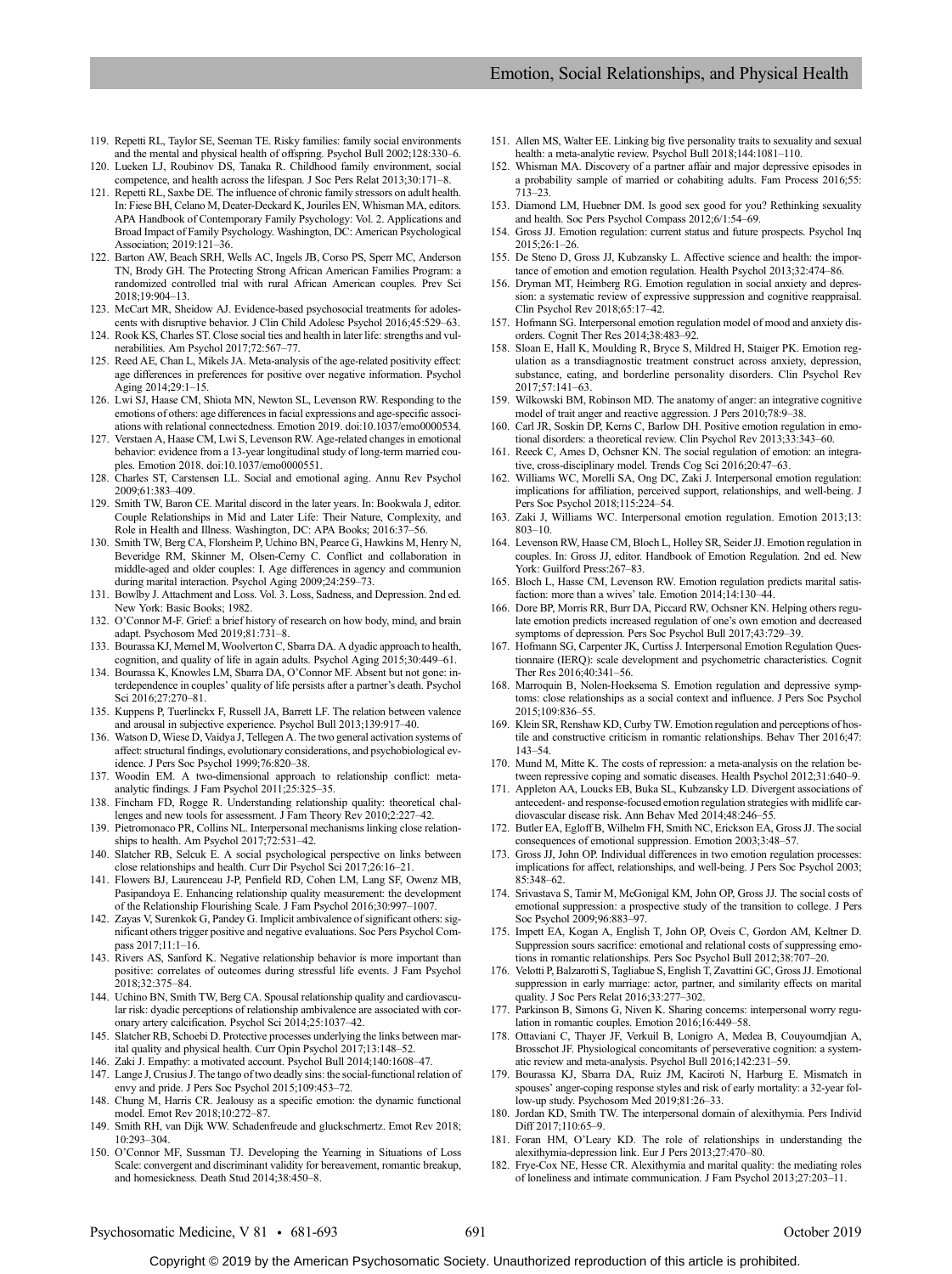- 183. Christenfeld NJ, Sloan RP, Carroll D, Greenland S. Risk factors, confounding, and the illusion of statistical control. Psychosom Med 2004;66:868–75.
- 184. Lynam DR, Hoyle RH, Newman JP. The perils of partialing: cautionary tales from aggression and psychopathy. Assessment 2006;12:328–41.
- 185. Smith TW. Relationships matter: progress and challenges in research on the health effects of intimate relationships. Psychosom Med 2019;81:2–6.
- 186. Stanton SCE, Selcuk E, Farrell AK, Slatcher RB, Ong AD. Perceived partner responsiveness, daily negative affect reactivity, and all-cause mortality: a 20-year longitudinal study. Psychosom Med 2019;81:7–15.
- 187. Fincham FD, Beach SRH. Of memes and marriage: toward a positive relationship science. J Fam Theory Rev 2010;2:4–24.
- 188. Snyder DK, Heyman RE, Haynes SN. Evidence-based approaches to assessing couple distress. Psychol Assess 2005;17:288–307.
- 189. Loughheed JP, Hollenstein T. Methodological approaches to studying interpersonal emotion dynamics. In: Randall AK, Schoebi D, editors. Interpersonal Emotion Dynamics in Close Relationships. New York: Cambridge University Press; 2018:75–92.
- 190. Smith TW, Uchino BN, Berg CA, Florsheim P, Pearce G, Hawkins M, Henry NJ, Beveridge RM, Skinner MA, Hopkins PN, Yoon HC. Associations of self-reports versus spouse ratings of negative affectivity, dominance, and affiliation with coronary artery disease: where should we look and who should we ask when studying personality and health? Health Psychol 2008;27:676–84.
- 191. Ruiz JM, Matthews KA, Scheier MF, Schulz R. Does who you marry matter for your health? Influence of patients' and spouses' personality on their partners' psychological well-being following coronary artery bypass surgery. J Pers Soc Psychol 2006;91:255–67.
- 192. Kenny D, Kashy D, Cook W. Dyadic Data Analysis. New York: Guilford Press; 2006.
- 193. Smith TW, Uchino BN, Bosch JA, Kent RG. Trait hostility is associated with systemic inflammation in married couples: an actor-partner analysis. Biol Psychol 2014;102:51–3.
- 194. Inagaki TK, Orehek E. On the benefits of giving social support: when, why, and how support providers gain by caring for others. Curr Dir Psychol Sci 2017;26: 109–13.
- 195. Moieni M, Irwin MR, Byrne KE, Haltom B, Jevtic I, Meyere ML, Breen EC, Cole SW, Eisenberger NI. Exploring the role of gratitude and support-giving on inflammatory outcomes. Emotion 2018.
- 196. Timmons AC, Margolin G, Saxbe DE. Physiological linkage in couples and its implications for individual and interpersonal functioning: a literature review. J Fam Psychol 2015;29:720–31.
- 197. Randall AK, Schoebi D. Lean on me: susceptibility to partner affect attenuates psychological distress over a 12-month period. Emotion 2015;15:201–10.
- 198. Reed RG, Barnard K, Butler EA. Distinguishing emotional coregulation from codysregulation: an investigation of emotional dynamics and body weight in romantic couples. Emotion 2015;15:45–60.
- 199. Randall AK, Schoebi D, editors. Interpersonal Emotion Dynamics in Close Relationships. New York: Cambridge University Press; 2018.
- 200. Heron KE, Everhart RS, Smyth JM. Ecological momentary assessment and related intensive longitudinal designs in family and couples research. In: Fiese BH, Celano M, Deater-Deckard K, Jouriles EN, Whisman MA, editors. APA Handbook of Contemporary Family Psychology: Foundations, Methods, and Contemporary Issues Across the Lifespan (Vol. 1). Washington, DC: American Psychological Association:369–85.
- 201. Edmondson D, Shaffer J, Chaplin W, Burg M, Stone A, Schwartz J. Trait anxiety and trait anger measured by ecological momentary assessment and their correspondence with traditional trait questionnaires. J Res Pers 2013;47:843–52.
- 202. Joseph NT, Kamarck TW, Muldoon MF, Manuck SB. Daily marital interaction quality and carotid artery intima medial thickness in healthy middle-aged adults. Psychosom Med 2014;76:347–54.
- 203. Mehl MR. The Electronically Activated Recorder (EAR): a method for the naturalistic observation of daily social behavior. Curr Dir Psychol Sci 2017;26: 184–90.
- 204. Robbins ML, Lopez AM, Weihs KL, Mehl MR. Cancer conversations in context: a naturalistic observation of couples coping with breast cancer. J Fam Psychol 2014;28:380–90.
- 205. Hasselmo K, Mehl MR, Tackman AM, Carey AL, Wertheimer AM, Stowe RP, Sbarra DA. Objectively measured social integration is associated with an immune risk phenotype following marital separation. Ann Behav Med 2018;52: 130–45.
- 206. Sanchez-Roige S, Gray JC, MacKillop J, Chen CH, Palmer AA. The genetics of human personality. Genes Brain Behav 2018;17:e12439.
- 207. McRae K, Rhee SH, Gatt JM, Godinez D, Williams LM, Gross JJ. Genetic and environmental influences on emotion regulation: a twin study of cognitive reappraisal and expressive suppression. Emotion 2017;17:772–7.
- 208. Hawn SE, Overstreet C, Stewart KE, Amstadter AB. Recent advances in the genetics of emotion regulation: a review. Curr Opin Psychol 2015;3:108–16.
- 209. Whisman MA, South SC. Gene-environment interplay in the context of romantic relationships. Curr Opin Psychol 2017;13:136–41.
- 210. South SC, Hamdi NR, Krueger RF. Biometric modeling of gene-environment interplay: the intersection of theory and method and applications for social inequality. J Pers 2017;85:22–37.
- 211. Beckes L, Coan JA. Relationship neuroscience. In: Mikulincer M, Shaver PR, Simpson JA, Dovidio JF, editors. APA Handbook of Personality and Social Psychology: Vol. 3: Interpersonal Relations. Washington, DC: American Psychological Association; 2015:119–49.
- 212. Gilam G, Hendler T. With love, from me to you: embedding social interactions in affective neuroscience. Neurosci Biobehav Rev 2016;68:590–601.
- 213. Lieberman MD. Social cognitive neuroscience: a review of core processes. Annu Rev Psychol 2007;259–89.
- 214. Tomlinson JM, Aron A. Relationship neuroscience: where we are and where we might be going. In: Gillath O, Adams G, Kunkel A, editors. Relationship Science: Integrating Evolutionary, Neuroscience, and Sociocultural Approaches. Washington, DC: American Psychological Association; 2012:13–26.
- 215. Coan JA. Towards a neuroscience of attachment. In: Cassidy J, Shaver PR, editors. Handbook of Attachment: Theory, Research, and Clinical Applications. 3rd ed. New York: Guilford Press; 2016.
- 216. Eisenberger NI. Social pain and the brain: controversies, questions, and where we go from here. Annu Rev Psychol 2015;601–29.
- 217. Arizmendi B, Kaszniak AW, O'Connor MF. Disrupted prefrontal activity during emotion processing in complicated grief: an fMRI investigation. Neuroimage 2016;124:968–76.
- 218. Eisenberger NI. An empirical review of the neural underpinnings of receiving and giving social support: implications for health. Psychosom Med 2013;75:545–56.
- 219. Martin RE, Ochsner KN. The neuroscience of emotion regulation development: implications for education. Curr Opin Behav Sci 2016;10:142–8.
- 220. Kiecolt-Glaser JK, Wilson SJ. Lovesick: how couples' relationships influence health. Annu Rev Clin Psychol 2017;13:421–43.
- 221. Williams PW, Smith TW, Gunn HE, Uchino BN. Personality and stress: individual differences in exposure, reactivity, recovery, and restoration. In: Contrada R, Baum A, editors. Handbook of Stress Science: Biology, Psychology, and Health. New York: Springer; 2011:231–45.
- 222. Troxel WM. It's more than sex: exploring the dyadic nature of sleep and implications for health. Psychosom Med 2010;72:578–86.
- 223. Hall MH, Brindle RC, Buysee DJ. Sleep and cardiovascular disease: emerging opportunities for psychology. Am Psychol 2018;73:994–1006.
- 224. Kivimäki M, Nyberg ST, Batty GD, Fransson EI, Heikkilä K, Alfredsson L, Bjorner JB, Borritz M, Burr H, Casini A, Clays E, De Bacquer D, Dragano N, Ferrie JE, Geuskens GA, Goldberg M, Hamer M, Hooftman WE, Houtman IL, Joensuu M, Jokela M, Kittel F, Knutsson A, Koskenvuo M, Koskinen A, Kouvonen A, Kumari M, Madsen IE, Marmot MG, Nielsen ML, Nordin M, Oksanen T, Pentti J, Rugulies R, Salo P, Siegrist J, Singh-Manoux A, Suominen SB, Väänänen A, Vahtera J, Virtanen M, Westerholm PJ, Westerlund H, Zins M, Steptoe A, Theorell T, IPD-Work Consortium. Job strain as a risk factor for coronary heart disease: a collaborative meta-analysis of individual participant data. Lancet 2013;380:1491–7.
- 225. Schilpzand P, De Pater IE, Erez A. Workplace incivility: a review of the literature and agenda for future research. J Organ Behav 2016;37:S57–88.
- 226. Lesener T, Gusy B, Wolter C. The job demands-resources model: a meta-analytic review of longitudinal studies. Work Stress 2018. doi:10.1080/02678373.2018. 1529065.
- 227. Sears MS, Repetti RL, Robles TF, Reynolds BM. I just want to be left alone: daily overload and marital behavior. J Fam Psychol 2016;30:569–79.
- 228. Selkie EM, Fales JL, Moreno MA. Cyberbullying prevalence among US middle and high school-aged adolescents: a systematic review and quality assessment. J Adolesc Health 2016;58:125–33.
- 229. Field T. Cyberbullying: a narrative review. J Addict Ther Res 2018;2:10–27.
- 230. Campos B, Kim HS. Incorporating the cultural diversity of family and close relationships into the study of health. Am Psychol 2017;72:543–54.
- 231. Matsumoto D, Hwang HS. Culture and emotion: the integration of biological and cultural contributions. J Cross-Cultural Psychol 2012;43:91–118.
- 232. Butler EA, Lee TL, Gross JJ. Does expressing your emotions raise or lower your blood pressure? The answer depends on cultural context. J Cross-Cultural Psychol 2009;40:510–7.
- 233. Shao B, Doucet L, Caruso DR. Universlity versus cultural specificity of three emotion domains: some evidence based on the cascading model of emotional intelligence. J Cross-Cultural Psychol 2015;46:229–51.
- 234. Butler EA, Lee TL, Gross JJ. Emotional regulation and culture: are the social consequences of emotion suppression culture-specific? Emotion 2007;7:30–48.
- 235. Park J, Flores AJ, Aschbacher K, Mendes WB. When anger expression might be beneficial for African Americans: the moderating role of chronic discrimination. Cultur Divers Ethnic Minor Psychol 2018;24:303–18.
- 236. Adler NE. Health disparities through a psychological lens. Am Psychol 2009; 64:663–73.
- 237. Cundiff JM, Smith TW. Social status, everyday interpersonal processes, and coronary heart disease: a social psychophysiological view. Soc Pers Psychol Compass 2017;11:e12310.
- 238. Lewis TT, Van Dyke ME. Discrimination and the health of African Americans: the potential importance of intersectionalities. Curr Dir Psychol Sci 2018;176–82.
- 239. Mendes WB, Muscatell KA. Affective reactions as mediators of the relationship between stigma and health. In: Major B, Dovidio JF, Link BG, editors. The Oxford Handbook of Stigma, Discrimination, and Health. Oxford University Press: 265–83.